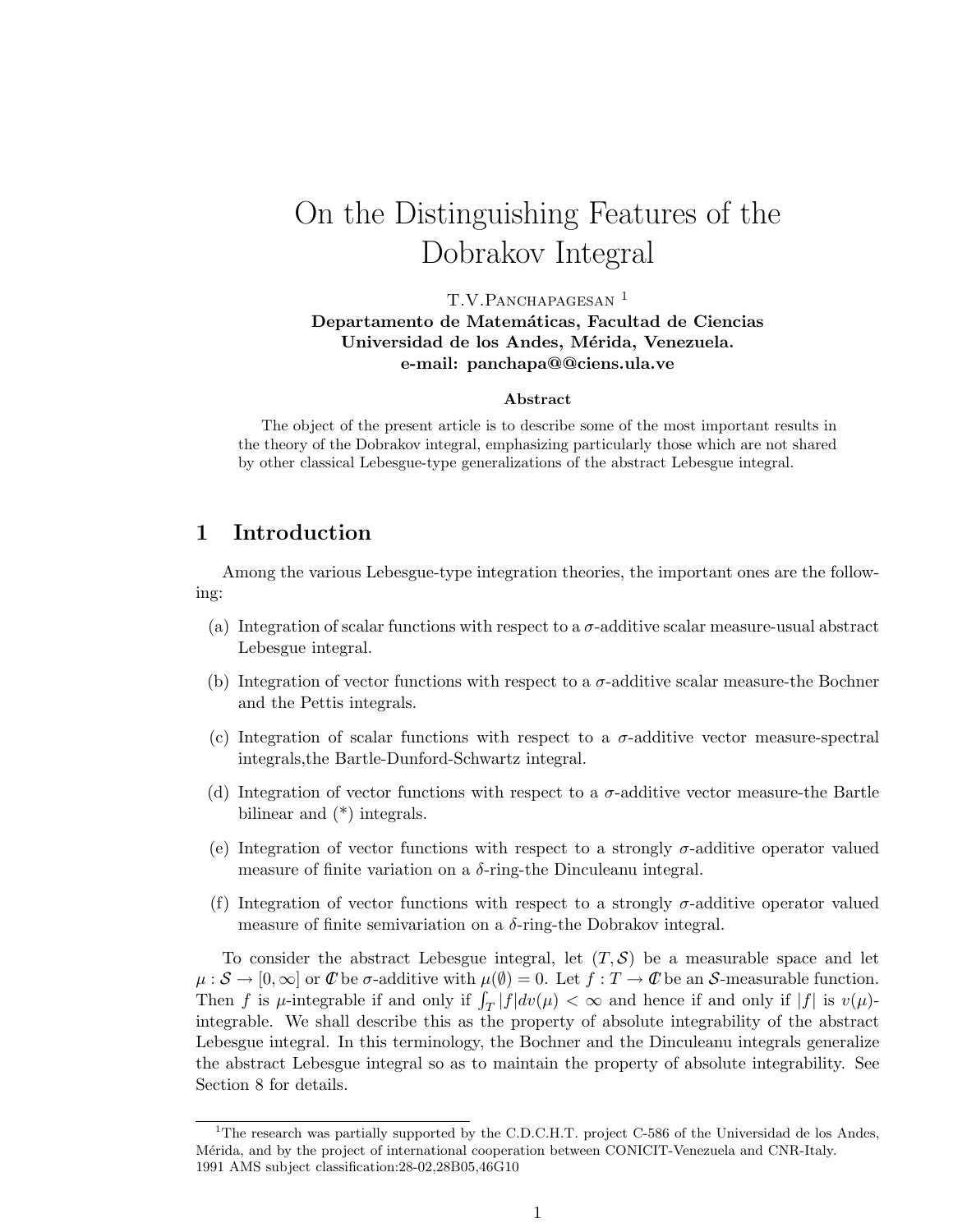Again, for a  $\mu$ -integrable scalar function f, the set function  $\nu(.) = \int_{(\cdot)} f d\mu$  is  $\sigma$ -additive, so that  $\sum_{i=1}^{\infty} \nu(E_i)$  is unconditionally convergent whenever  $(E_i)_{1}^{\infty}$  is a disjoint sequence in S. Let us refer to this as the property of unconditional convergence of the integral. Then the Bartle-Dunford-Schwartz integral, the Bartle bilinear and (\*) integrals and the Dobrakov integral have only the property of unconditional convergence.

Dobrakov, adapting suitably the procedure followed in [2,27], developed a theory of integration exhaustively over a long period of 18 years since 1970, and published a series of papers [9-14,21,22,24] on the theme. The object of the present article is to describe some of the most important results in this theory, emphasizing how some of them are not shared by other Lebesgue-type generalizations. Here we also include some of his unpublished results such as Example 1, Theorem 16,etc. The present work is elaborated in our lecture notes [26].

Like the other integrals, the Dobrakov integral too coincides with the abstract Lebesgue integral when the functions and the measure are scalar valued. But, for the vector or operator case, the Bochner,the Dinculeanu and the Bartle (\*) integrals are only special cases of the Dobrakov integral. In fact, the reader can observe in Section 8 that the Dobrakov integral gives a complete generalization of the abstract Lebesgue integral,whereas the Bochner and the Dinculeanu integrals give only a partial generalization. Moreover, the Dobrakov integral is related to the topological structure or dimension of the range space of the operators  $m(E)$ of the measure m. (See Section 7.)

### 2 Preliminaries

In this section we fix notation and terminology and give some definitions and results from the theory of vector measures.

T denotes a non void set. P(resp. S) is a  $\delta$ -ring (resp. a  $\sigma$ -ring) of subsets of T.  $\sigma(\mathcal{P})$ denotes the  $\sigma$ -ring generated by P. K denotes the scalar field R or C. X, Y, Z are Banach spaces over K with norm denoted by  $|\cdot|$ . When X and Y are over the same scalar field K,  $L(X, Y)$  denotes the Banach space of all bounded linear transformations  $T : X \to Y$ , with  $|T| = \sup\{|Tx| : |x| \leq 1\}.$  The dual  $X^*$  of X is the Banach space  $L(X, K)$ , K being the scalar field of X.

 $c_0$  is the Banach space of all scalar sequences  $(\lambda_n)$  converging to zero, with  $|(\lambda_n)| =$ sup up  $|\lambda_n|$ . The Banach space X is said to contain a copy of  $c_0$  if there is a topological isomorphism  $\Phi$  of  $c_0$  onto a subspace of X, and in that case, we write  $c_0 \subset X$ . Otherwise, we say that X contains no copy of  $c_0$  and write  $c_0 \not\subset X$ .

The following theorem of Bessaga-Pelczyński  $[5]$  characterizes the Banach spaces X which contain no copy of  $c_0$ .

 $\sum_{1}^{\infty} x_n$  of vectors in X satisfying  $\sum_{1}^{\infty} |x^*(x_n)| < \infty$  for each  $x^* \in X^*$  is unconditionally **Theorem 1** The Banach space  $X$  contains no copy of  $c_0$  if and only if every formal series convergent in norm.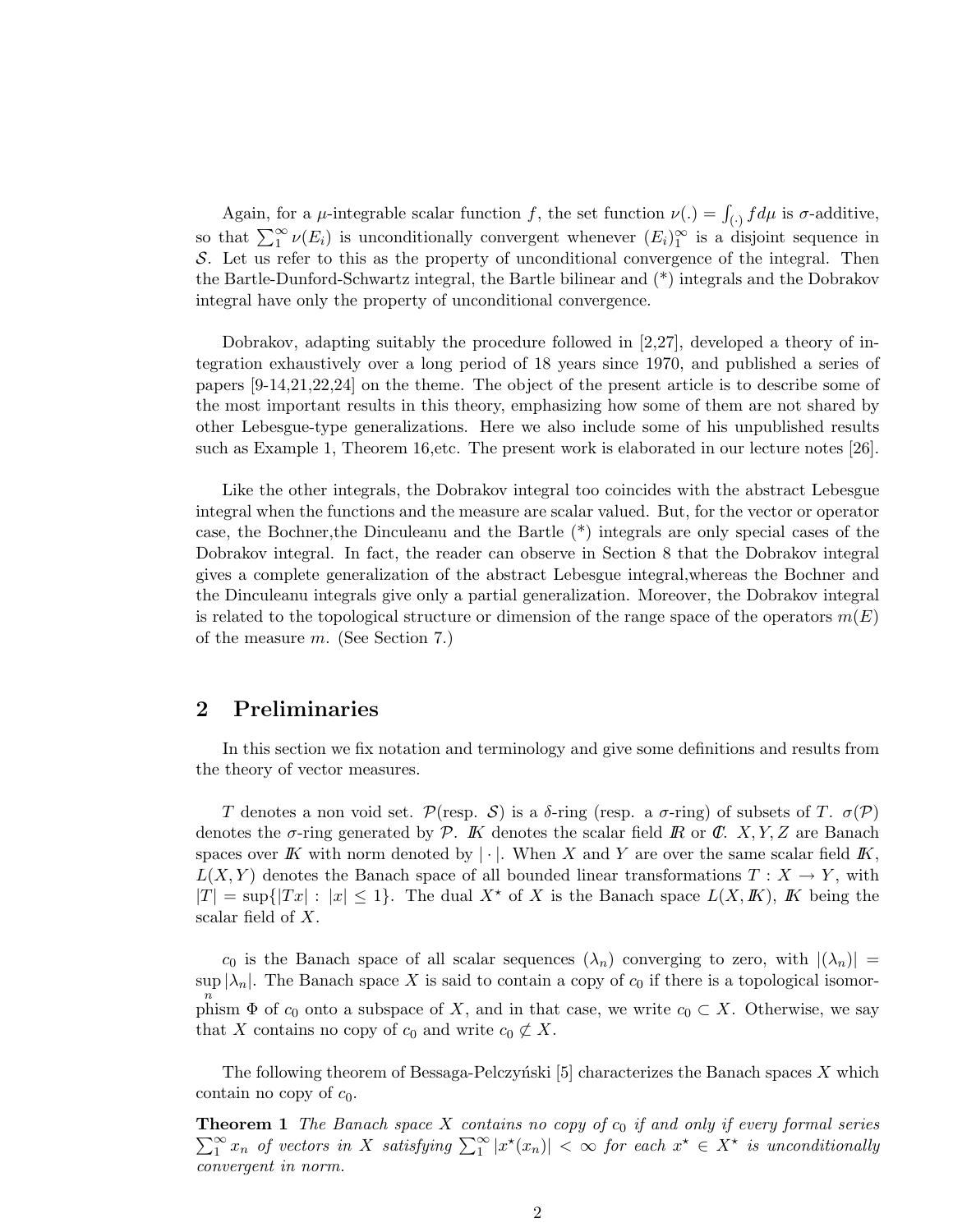**Definition 1** A set funtion  $\gamma : \mathcal{P} \to X$  is called a vector measure if it is additive; i.e., if  $\gamma(A \cup B) = \gamma(A) + \gamma(B)$  for  $A, B \in \mathcal{P}$  with  $A \cap B = \emptyset$ . The vector measure  $\gamma : \mathcal{P} \to X$  is said to be  $\sigma$ -additive if  $|\gamma(\bigcup_{1}^{\infty} A_i) - \sum_{1}^{n} \gamma(A_i)| \to 0$  as  $n \to \infty$ , whenever  $(A_i)_1^{\infty}$  is a disjoint sequence in  $P$  with  $\bigcup_{1}^{\infty} A_i \in P$ . Then  $\gamma(\bigcup_{1}^{\infty} A_i) = \sum_{1}^{\infty} \gamma(A_i)$ .

**Definition 2** A family  $(\gamma_i)_{i\in I}$  of X-valued  $\sigma$ -additive vector measures defined on the  $\sigma$ -ring S is said to be uniformly  $\sigma$ -additive if, given  $\epsilon > 0$  and a sequence  $A_n \searrow \emptyset$  of members of S, there exists  $n_0$  such that  $\sup_{i \in I} |\gamma_i(A_n)| < \epsilon$  for  $n \ge n_0$ .

The following theorem plays a crucial role in the definition of the Dobrakov integral.

Theorem 2 (Vitali-Hahn-Saks-Nikodým(VHSN)) Let  $\gamma_n : \mathcal{S} \to X, n = 1, 2, \ldots,$  are  $\sigma$ -additive and let  $\lim_{n} \gamma_n(E) = \gamma(E)$  exist in X for each  $E \in \mathcal{S}$ . Then  $\gamma_n$ ,  $n = 1, 2, \ldots$ , are uniformly  $\sigma$ -additive and consequently,  $\gamma$  is a  $\sigma$ -additive vector measure on S.

The above theorem is proved for a  $\sigma$ -algebra S in Chapter 1 of [7]. However, the result is easily extended to a  $\sigma$ -ring  $\mathcal{S}$ .

**Definition 3** A set function  $\eta : \mathcal{S} \to [0,\infty]$  is called a submeasure if  $\eta(\emptyset) = 0$ ,  $\eta$  is monotone  $(i.e., \eta(A) \leq \eta(B)$  for  $A, B \in \mathcal{S}$  with  $A \subset B$ ) and subadditive  $(i.e., \eta(A \cup B) \leq \eta(A) + \eta(B)$  for  $A, B \in \mathcal{S}$ ). A submeasure  $\eta$  on  $\mathcal S$  is said to be continuous (resp.  $\sigma$ -subadditive) if  $\eta(A_n) \setminus 0$ whenever the sequence  $A_n \searrow \emptyset$  in S (resp. if  $\eta(\bigcup_{1}^{\infty} A_n) \leq \sum_{1}^{\infty} \eta(A_n)$  for any sequence  $(A_n)_1^{\infty}$  $in S$ ).

**Definition 4** Let  $\gamma : \mathcal{P} \to X$  be a vector measure. Then the semivariation  $\|\gamma\| : \sigma(\mathcal{P}) \to$  $[0, \infty]$  of  $\gamma$  is defined by

$$
\|\gamma\|(A) = \sup \left\{ \left| \sum_{1}^{r} \lambda_i \gamma(A \cap A_i) \right| : (A_i)_1^r \subset \mathcal{P}, \text{ disjoint}, \lambda_i \in \mathbb{K}, |\lambda_i| \leq 1, r \in \mathbb{N} \right\}
$$

for  $A \in \sigma(\mathcal{P})$ . We define  $\|\gamma\|(T) = \sup\{\|\gamma\|(A) : A \in \sigma(\mathcal{P})\}$ . The supremation  $\overline{\gamma}$  of  $\gamma$  is defined by

$$
\overline{\gamma}(A) = \sup\{|\gamma(B)| : B \subset A, B \in \mathcal{P}\}\
$$

for  $A \in \sigma(\mathcal{P})$  and we define  $\overline{\gamma}(T) = \sup \{\overline{\gamma}(A) : A \in \sigma(\mathcal{P})\}.$ 

**Theorem 3** Let  $\gamma : \sigma(\mathcal{P}) \to X$  be a  $\sigma$ -additive vector measure. Then:

- (i)  $\|\gamma\|$ ,  $\overline{\gamma}$  :  $\sigma(\mathcal{P}) \to [0,\infty)$  are continuous  $\sigma$ -subadditive submeasures.
- (ii)  $\overline{\gamma}(A) \leq ||\gamma||(A) \leq 4\overline{\gamma}(A)$  for  $A \in \sigma(\mathcal{P})$  and moreover,  $||\gamma||(T) < \infty$ .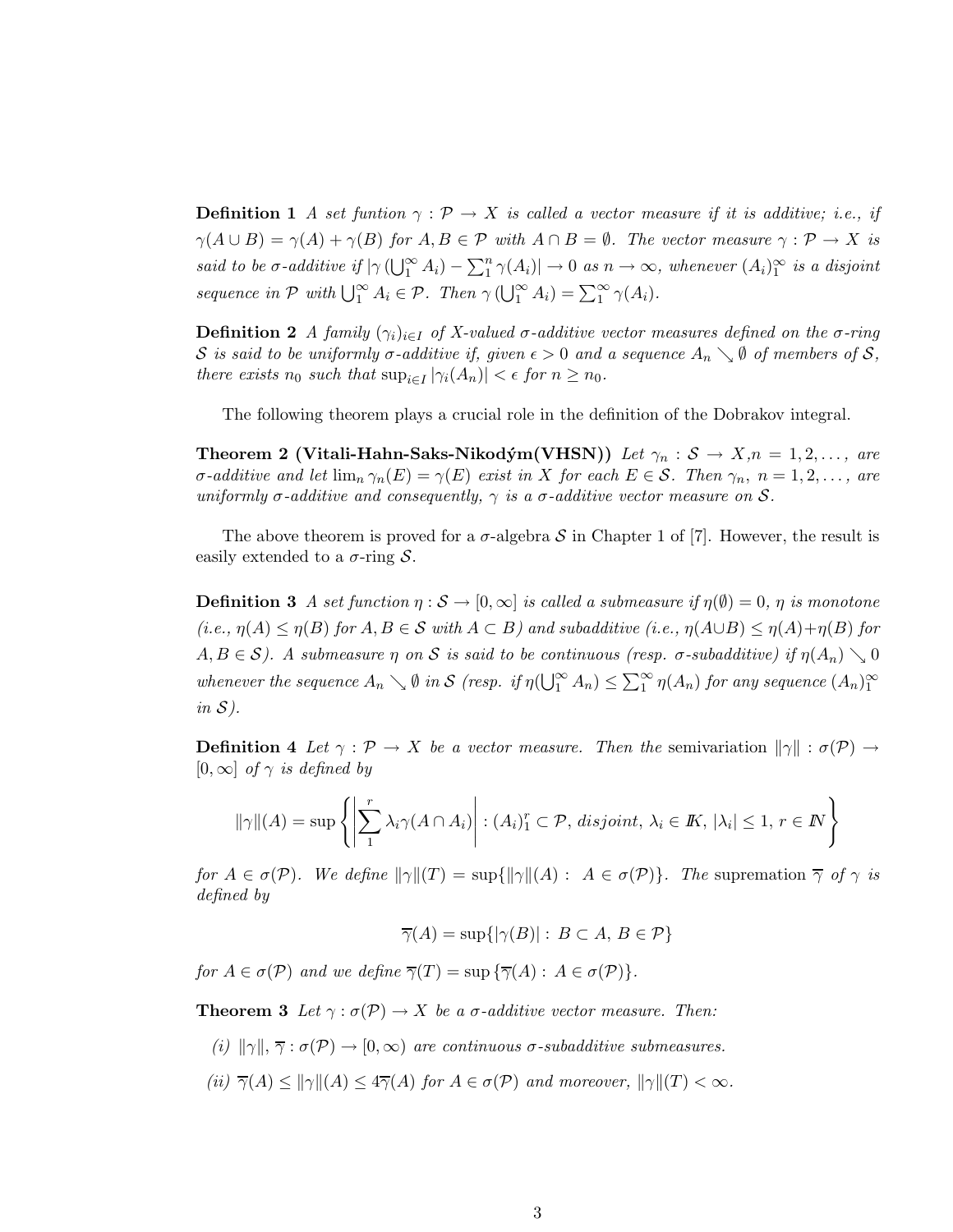# 3 Semivariation and Scalar Semivariation of Operator Valued Measures

Since the Dobrakov integral of a vector valued function is given with respect to an operator valued measure, we devote this section to define an operator valued measure  $m$  on P with values in  $L(X, Y)$  and to introduce two extended real valued set functions  $\hat{m}$  and  $\|m\|$ associated with m.

**Definition 5** A set function  $m : \mathcal{P} \to L(X, Y)$  is called an operator valued measure if  $m(\cdot)x : \mathcal{P} \to Y$  is a  $\sigma$ -additive vector measure for each  $x \in X$ ; in other words, if  $m(\cdot)$  is  $\sigma$ -additive in the strong operator topology of  $L(X, Y)$ .

Unless otherwise specified, m will denote an operator valued measure on  $\mathcal P$ with values in  $L(X, Y)$ .

Note 1 A  $\sigma$ -additive scalar measure  $\mu$  on  $\mathcal P$  can be considered as an operator valued measure  $\mu: \mathcal{P} \to L(X,Y)$  with  $X = Y = K$ , if we define  $\mu(E)x = \mu(E)x$  for  $E \in \mathcal{P}$  and  $x \in X$ . σ-additive vector measure γ : P → Y can also be considered as an operator valued measure  $\gamma: \mathcal{P} \to L(X, Y)$  with  $X = \mathbb{K}$ , the scalar field of Y, if we define  $\gamma(E)x = x.\gamma(E)$  for  $E \in \mathcal{P}$ and  $x \in X$ . Thus the notion of an operator valued measure subsumes those of  $\sigma$ -additive scalar and vector measures. We shall return to this observation in Note 2 below and later, in Section 8.

**Notation 1** We write  $(A_i)_1^r$  is  $(D)$  in  $\mathcal P$  to mean that  $(A_i)_1^r$  is a finite disjoint sequence of members of P.

The concept given in Definition 4 is suitably modified to define the semivariation of an operator valued measure as below.

**Definition 6** Let  $m : \mathcal{P} \to L(X, Y)$  be an operator valued measure. Then we define the semivariation  $\widehat{m}(A)$ , scalar semivariation  $\|m\|(A)$  and variation  $v(m, A)$  in  $A \in \sigma(\mathcal{P}) \cup \{T\}$ by

$$
\widehat{m}(A) = \sup \left\{ \left| \sum_{1}^{r} m(A \cap A_{i}) x_{i} \right| : (A_{i})_{1}^{r} \text{ is } (D) \text{ in } \mathcal{P}, x_{i} \in X, |x_{i}| \leq 1, r \in \mathbb{N} \right\},\
$$

$$
||m||(A) = \sup \left\{ \left| \sum_{1}^{r} \lambda_{i} m(A \cap A_{i}) \right| : (A_{i})_{1}^{r} \text{ is } (D) \text{ in } \mathcal{P}, \lambda_{i} \in \mathbb{K}, |\lambda_{i}| \leq 1, r \in \mathbb{N} \right\}
$$

and

$$
v(m, A) = \sup \left\{ \sum_{i}^{r} |m(A \cap A_i)| : (A_i)_1^r \, \text{is } (D) \, \text{in } \mathcal{P} \right\}.
$$

Note that the scalar semivariation  $||m||$  is the same as that given in Definition 4, if we treat m as an  $L(X, Y)$ -valued vector measure. Also observe that  $||m||(T) = \sup{||m||(A) :}$  $A \in \sigma(\mathcal{P})\}, \hat{m}(T) = \sup\{\hat{m}(A) : A \in \sigma(\mathcal{P})\}\$ and  $v(m, T) = \sup\{v(m, A) : A \in \sigma(\mathcal{P})\}.$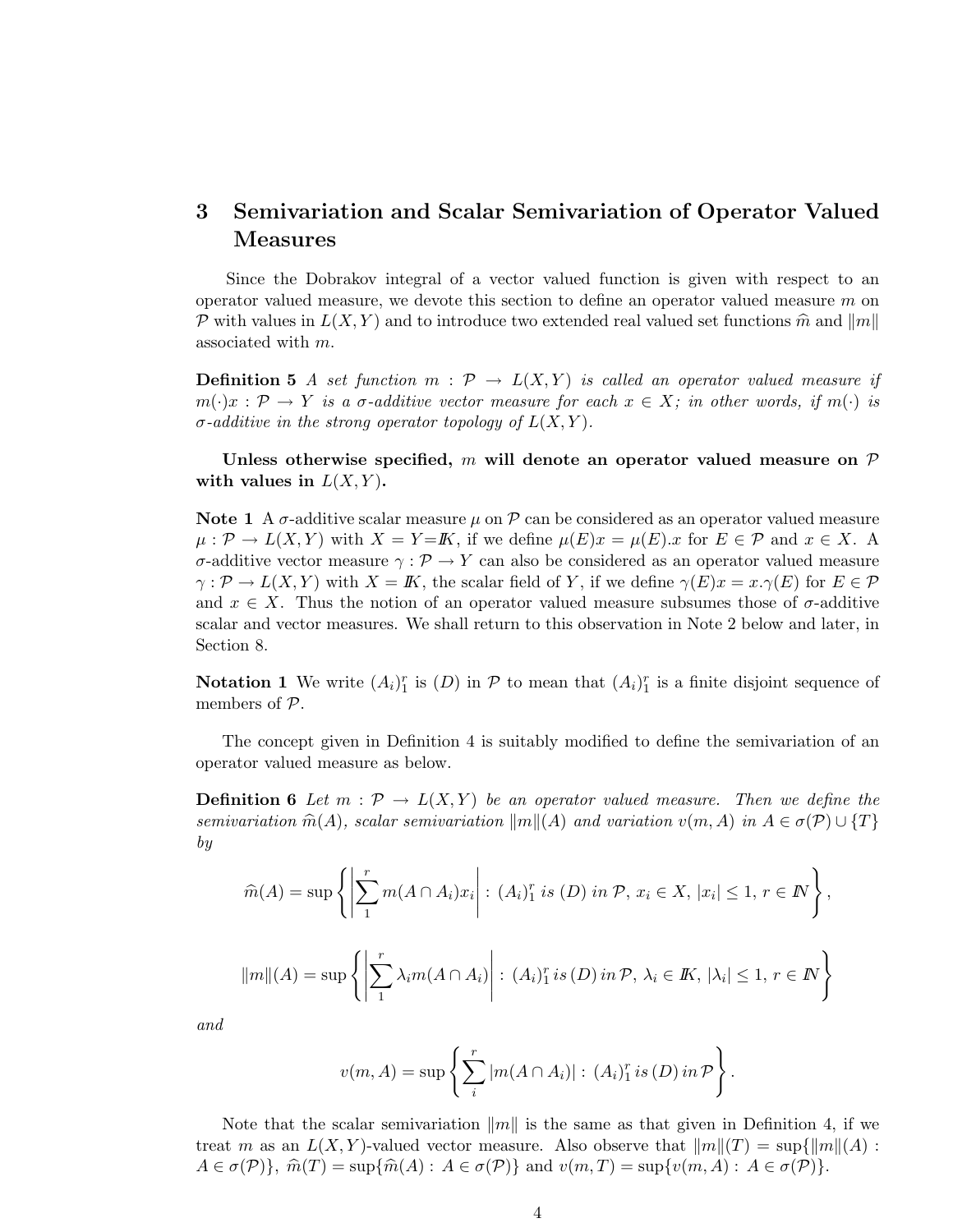Note 2 When  $\mu$ (resp.  $\gamma$ ) is a  $\sigma$ -additive scalar (resp. vector) measure, by Note 1  $\mu$  (resp.  $\gamma$ ) can be considered as an operator valued measure, and in that case,  $v(\mu, \cdot) = ||\mu|| = \hat{\mu}$  (resp.  $\|\gamma\| = \widehat{\gamma}$ ).

**Note 3** For an operator valued measure m on P,  $||m|| \leq \hat{m} \leq v(m,.)$ . Moreover,  $||m||(A) =$  $0 \Leftrightarrow \widehat{m}(A) = 0, A \in \sigma(\mathcal{P}).$ 

### 4 X-valued P-measurable Functions

Since the integral is defined on a subclass of measurable functions, we give the notion of X-valued P-measurable functions in a very restricted sense, involving only  $\sigma(\mathcal{P})$  and not the operator valued measure  $m$  on  $P$ . This definition is a natural extension of that of measurability for scalar functions (see Halmos [29]). The success of the integration theory of Dobrakov lies in adopting such a definition (See Definition 8) for  $P$ -measurability of X-valued functions, in stead of adapting the classical measurability definition used in the theory of the Bochner integral.

**Definition 7** An X-valued P-simple function s on T is a function  $s: T \to X$  with range a finite set of vectors  $x_1, x_2, \ldots, x_k$  such that  $f^{-1}(\lbrace x_i \rbrace) \in \mathcal{P}$  whenever  $x_i \neq 0, i = 1, 2, \ldots, k$ . Then an  $X$ -valued  $P$ -simple function  $s$  is of the form

$$
s = \sum_{1}^{r} x_i \chi_{A_i}, \ \ (A_i)^{r} \ \text{is} \ (D) \ \text{in} \ \mathcal{P}, \ x_i \neq 0, \ i = 1, 2, \dots, r. \tag{\star}
$$

Convention 1 Whenever an X-valued  $P$ -simple function  $s$  is written in the form  $s = \sum_{1}^{r} x_i \chi_{A_i}$ , it is tacitly assumed that the  $\overline{A_i}$  and  $x_i$  satisfy the conditions given in  $(*)$ .

Notation 2  $S(\mathcal{P}, X) = \{s : \mathcal{P} \to X : s \mathcal{P} - simple\}$  is a normed space under the operations of pointwise addition and scalar multiplication with norm  $\|\cdot\|_T$  given by  $\|s\|_T = \max_{t \in T} |s(t)|$ . Let  $||f||_T = \sup\{|f(t)| : t \in T\}$  for a function  $f : T \to X$ . Then  $\overline{S}(\mathcal{P}, X)$  denotes the closure of  $S(\mathcal{P}, X)$  in the space of all X-valued bounded functions on T with respect to norm  $\|.\|_T$ .

**Definition 8** An X-valued function f on T is said to be  $P$ -measurable if there exists a sequence  $(s_n)_1^{\infty}$  in  $S(\mathcal{P}, X)$  such that  $s_n(t) \to s(t)$  for each  $t \in T$ . The set of all X-valued  $P$ -measurable functions is denoted by  $\mathcal{M}(\mathcal{P}, X)$ .

Notation 3 For a function  $f: T \to X$ ,  $N(f)$  denotes the set  $\{t \in T: f(t) \neq 0\}$ .

Clearly,  $\mathcal{M}(\mathcal{P}, X)$  is a vector space with respect to the operations of pointwise addition and scalar multiplication. The fact that  $\mathcal{M}(\mathcal{P}, X)$  is also closed under the formation of pointwise sequential limits is an immediate consequence of the equivalence of (i) and (ii) of the following strengthened version of the classical Pettis measurability criterion (see Theorem III.6.11 of [27]). To prove the following theorem one can use the notions of X-valued  $\sigma$ -simple and  $\mathcal{P}$ -elementary functions and modify the arguments given in §1 of [32].

**Theorem 4** For an X-valued function f on T the following are equivalent: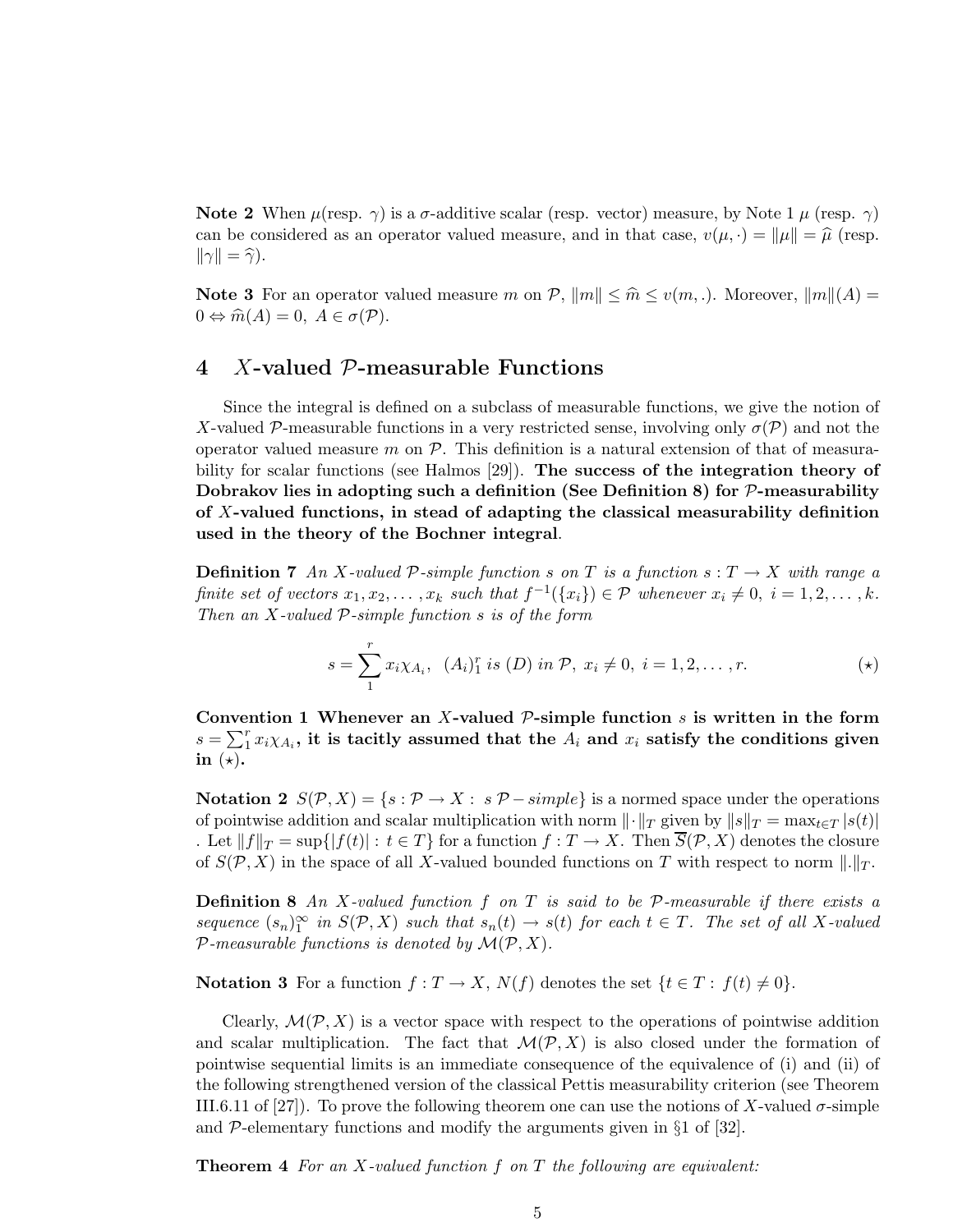- $(i)$  f is  $P$ -measurable.
- (ii) f has separable range and is weakly  $P$ -measurable in the sense that  $x^*f$  is  $P$ -measurable for each  $x^* \in X^*$ .
- (iii) f has separable range and  $f^{-1}(E) \cap N(f) \in \sigma(\mathcal{P})$  for each Borel set E in X.

Consequently, if  $f_n(t) \to f(t) \in X$  for each  $t \in T$  and if  $(f_n)_1^{\infty} \subset \mathcal{M}(\mathcal{P}, X)$ , then  $f \in \mathcal{M}(\mathcal{P},X).$ 

**Definition 9** A sequence  $(f_n)$  of X-valued functions on T is said to converge m-a.e. on T to an X-valued function f, if there exists a set  $N \in \sigma(\mathcal{P})$  with  $||m||(N) = 0 \Leftrightarrow \hat{m}(N) = 0$ such that  $f_n(t) \to f(t)$  for each  $t \in T \setminus N$ . If  $\eta : \mathcal{P} \to [0,\infty]$  is a submeasure, similarly we define  $\eta$ -a.e. convergence on  $T$ .

The following theorem plays a vital role in the development of the theory. For example, see the proof of Theorem 6 below.

**Theorem 5 (Egoroff-Lusin)** Let  $\eta$  be a continuous submeasure on  $\sigma(\mathcal{P})$  and let  $(f_n)_{1}^{\infty} \subset$  $\mathcal{M}(\mathcal{P}, X)$ . Suppose there is a function  $f_0 \in \mathcal{M}(\mathcal{P}, X)$  such that  $f_n(t) \to f_0(t)$   $\eta$ -a.e. on T. If  $F = \bigcup_{n=0}^{\infty} N(f_n)$ , then there exists a set  $N \in \sigma(\mathcal{P})$  with  $\eta(N) = 0$  and a sequence  $F_k \nearrow F \setminus N$ with  $(F_k)_1^{\infty} \subset \mathcal{P}$  such that  $f_n \to f_0$  uniformly on each  $F_k$ ,  $k = 1, 2, \ldots$ .

# 5 Dobrakov Integral of  $P$ -measurable Functions

As is customary in such theories, we first define the integral for  $s \in S(\mathcal{P}, X)$  and then extend the integral to a wider class of  $P$ -measurable functions. The reader should note that the wider class, called the class of the Dobrakov integrable functions, is not obtained as the completion of  $S(\mathcal{P}, X)$  with respect to a suitable pseudonorm. The extension procedure given here is an adaptation of that in [2] and its importance is highlighted in Note 6 below.

**Definition 10** For an X-valued P-simple function  $s = \sum_{1}^{r} x_i \chi_{A_i}$ , we define

$$
m(s, A) = \int_A s dm = \sum_{i=1}^r m(A \cap A_i) x_i \in Y \text{ for } A \in \sigma(\mathcal{P}) \cup \{T\}.
$$

It is easy to show that  $m(s, A)$  is well defined.

**Proposition 1** Let  $s \in S(\mathcal{P}, X)$  and  $A \in \sigma(\mathcal{P}) \cup \{T\}$ . Then:

- (i)  $m(s, A) = m(s, A \cap N(s)).$
- (ii)  $m(s, \cdot): \sigma(\mathcal{P}) \to Y$  is a  $\sigma$ -additive vector measure.
- (iii)  $m(\cdot, A) : S(\mathcal{P}, X) \to Y$  is linear.
- (iv) When A is fixed,  $m(\cdot, A) : S(\mathcal{P}, X) \to Y$  is a bounded linear mapping if and only if  $\widehat{m}(A)$  is finite.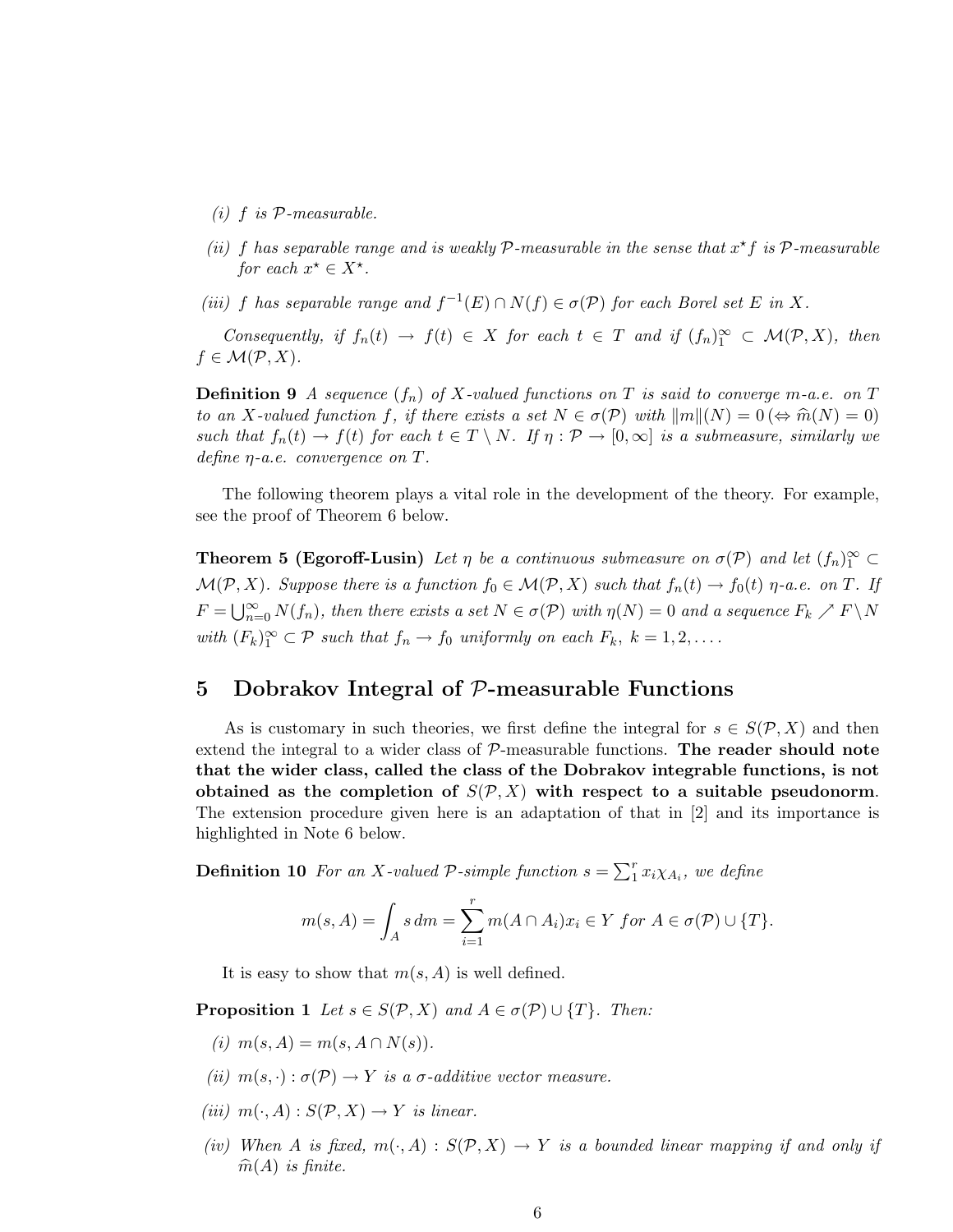Since the finiteness of  $\hat{m}$  on  $\hat{P}$  is essential for the present extension procedure, and since  $\hat{m}(E)$  can be infinite for some  $E \in \mathcal{P}$  even though  $\mathcal P$  is a  $\sigma$ -algebra (see Example 5, p. 517) of [9]), we make the following assumption to hold in the sequel.

### **BASIC ASSUMPTION 1** The operator valued measure m on  $P$  satisfies the hypothesis that  $\widehat{m}(E) < \infty$  for each  $E \in \mathcal{P}$ .

We emphasize that  $\hat{m}(T)$  is not assumed to be finite. If  $\hat{m}(T) < \infty$ , then the integral can be easily extended to all  $f \in \overline{S}(\mathcal{P}, X)$  (see Notation 2).

Notation 4 With Basic Assumption 1 holding for m, each  $s \in S(\mathcal{P}, X)$  is called a  $\mathcal{P}$ -simple m-integrable function and  $S(\mathcal{P}, X)$  is now denoted by  $\mathcal{I}_s(m)$ , or simply by  $\mathcal{I}_s$  when there is no ambiguity about m.

The whole integration theory rests on the following theorem. Therefore, we also include its proof from [26].

**Theorem 6** Let  $f \in \mathcal{M}(\mathcal{P}, X)$ . Suppose there is a sequence  $(s_n)_1^{\infty} \subset \mathcal{I}_s$  such that  $s_n(t) \to$  $f(t)$  m-a.e. on T. Let  $\gamma_n(\cdot) = \int_{(\cdot)} s_n dm$  :  $\sigma(\mathcal{P}) \to Y$ , for  $n = 1, 2, \ldots$ . Then the following are equivalent :

- (i)  $\lim_{n} \gamma_n(A) = \gamma(A)$  exists in Y for each  $A \in \sigma(\mathcal{P})$ .
- (ii)  $\gamma_n$ ,  $n = 1, 2, \ldots$ , are uniformly  $\sigma$ -additive on  $\sigma(\mathcal{P})$ .
- (iii)  $\lim_{n} \gamma_n(A)$  exists in Y uniformly with respect to  $A \in \sigma(\mathcal{P})$ .

If anyone of (i),(ii) or (iii) holds, then the remaining hold. Moreover, for each  $A \in \sigma(\mathcal{P})$ , the limit is independent of the sequence  $(s_n)$ .

Proof. By VHSN, (i)⇒(ii) and obviously (iii)⇒(i). Now let (ii) hold. Let

$$
\eta(A) = \sum_{n=1}^{\infty} \frac{1}{2^n} \frac{\overline{\gamma_n}(A)}{1 + \overline{\gamma_n}(T)}, \quad A \in \sigma(\mathcal{P}).
$$

Then, by Theorem 3(i),  $\eta$  is a continuous submeasure on  $\sigma(\mathcal{P})$ . Let  $F = \bigcup_{1}^{\infty} N(s_n) \bigcup N(f)$ . By the Egoroff-Lusin theorem there exists a set  $N \in \sigma(\mathcal{P})$  with  $\eta(N) = 0$  and a sequence  $F_k \nearrow F \setminus N$  in P such that  $s_n \to f$  uniformly on each  $F_k$ . As  $(F \setminus N) \setminus F_k \setminus \emptyset$ , given  $\epsilon > 0$ , by (ii) there exists  $k_0$  such that  $\|\gamma_n\|((F \setminus N) \setminus F_{k_0}) < \frac{\epsilon}{3}$  $\frac{\epsilon}{3}$  for all *n*. Since  $s_n \to f$  uniformly on  $F_{k_0}$  and since  $\widehat{m}(F_{k_0}) < \infty$  as  $F_{k_0} \in \mathcal{P}$ , (there exists  $n_0$  such that  $||s_n - s_p||_{F_{k_0}} \widehat{m}(F_{k_0}) < \frac{\epsilon}{3}$ 3 for  $n, p \geq n_0$ . Then it follows that

$$
\left| \int_{A} s_n \, dm - \int_{A} s_p \, dm \right| \le \left| \int_{(A \setminus N) \setminus F_{k_0}} s_n \, dm \right| +
$$
  

$$
\left| \int_{(A \setminus N) \setminus F_{k_0}} s_p \, dm \right| + \left| \int_{(A \setminus N) \cap F_{k_0}} (s_n - s_p) \, dm \right|
$$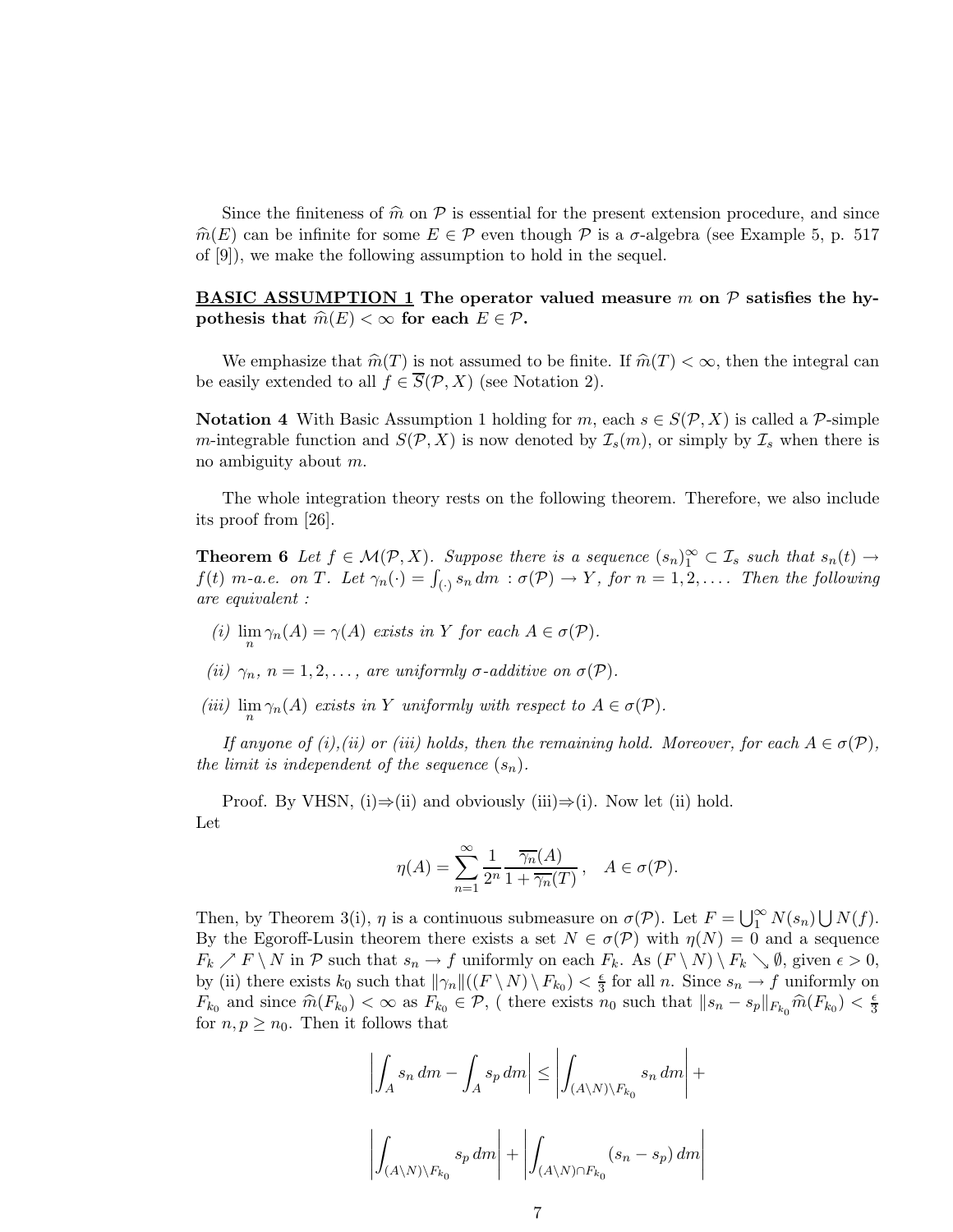$$
\leq \|\gamma_n\|(F\setminus N\setminus F_{k_0})+\|\gamma_p\|(F\setminus N\setminus F_{k_0})+\|s_n-s_p\|_{F_{k_0}}\widehat{m}(F_{k_0})<\epsilon
$$

for all  $n, p \geq n_0$  and for all  $A \in \sigma(\mathcal{P})$ . Now (iii) holds as Y is complete.

Let  $(h_n)_1^{\infty} \subset \mathcal{I}_s$  with  $h_n(t) \to f(t)$  m-a.e. on T. Let  $\gamma'_n(\cdot) = \int_{(\cdot)} h_n dm, \quad n = 1, 2, \ldots$ , and let anyone of (i), (ii) or (iii) hold for  $(\gamma'_n)_{n=1}^{\infty}$ . Then by the first part  $\gamma'_n$ ,  $n = 1, 2, \ldots$ , are uniformly  $\sigma$ -additive. If  $w_{2n} = h_n$ ,  $w_{2n-1} = s_n$ ,  $n = 1, 2, \ldots$ , then  $w_n(t) \to f(t)$  m-a.e. on T and  $\gamma''_n(\cdot) = \int_{(\cdot)} w_n dm : \sigma(\mathcal{P}) \to Y$ ,  $n = 1, 2, \ldots$ , are uniformly  $\sigma$ -additive. Consequently, by the first part  $\lim_{n} \gamma_n''(A)$  exists in Y for each  $A \in \sigma(\mathcal{P})$ . Then  $\lim_{n} \gamma_n(A) = \lim_{n} \gamma_{2n-1}''(A) =$  $\lim_{n} \gamma_n''(A)$  and similarly,  $\lim_{n} \gamma_n'(A) = \lim_{n} \gamma_n''(A)$  for  $A \in \sigma(\mathcal{P})$ . Hence the last part holds.

The above theorem suggests the following definition for integrable functions.

**Definition 11** A function  $f \in \mathcal{M}(\mathcal{P}, X)$  is said to be m-integrable (in the sense of Dobrakov) if there exists a sequence  $(s_n)_1^{\infty}$  in  $\mathcal{I}_s$  such that  $s_n \to f$  m-a.e. on T and such that anyone of conditions  $(i)$ ,  $(ii)$  or  $(iii)$  of Theorem 6 holds. In that case, we define

$$
\int_A f dm = \lim_n \int_A s_n dm , \quad A \in \sigma(\mathcal{P}) \cup \{T\}.
$$

The class of all m-integrable functions is denoted by  $\mathcal{I}(m)$ , or simply by  $\mathcal{I}$  if there is no ambiguity about m.

In the following theorem we list the basic properties of  $\mathcal{I}(m)$  and the integral. (Cf. Proposition 1.)

**Theorem 7** I. Let  $f \in \mathcal{I}$  and let  $\gamma(\cdot) = \int_{(\cdot)} f dm : \sigma(\mathcal{P}) \to Y$ . Then the following hold:

- (a)  $\mathcal{I}_s \subset \mathcal{I}$  and for  $s \in \mathcal{I}_s$ , the integrals given in Definitions 10 and 11 coincide.
- (b)  $\gamma(\cdot)$  is a Y-valued  $\sigma$ -additive vector measure and hence the Dobrakov integral has the property of unconditional convergence (see Introduction).
- (c)  $\gamma \ll ||m||$  (resp.  $\gamma \ll \hat{m}$ ) in the sense that, given  $\epsilon > 0$ , there exists  $\delta > 0$  such that  $\|m\|(E) < \delta$  (resp.  $\widehat{m}(E) < \delta$ ) for  $E \in \sigma(\mathcal{P})$  implies  $|\gamma(E)| < \epsilon$ .
- (d) I is a vector space and for a fixed  $A \in \sigma(\mathcal{P})$ , the mapping  $f \to \int_A f dm$  is linear on I.
- (e) If  $\varphi$  is a bounded P-measurable scalar function on T and if  $f \in \mathcal{I}$ , then  $\varphi$ . $f \in \mathcal{I}$ . Consequently, if  $s \in \mathcal{I}_s$  and if  $\varphi$  is a scalar valued bounded, P-measurable function which is not P-simple, then  $\varphi.s \in \mathcal{I}$  and  $\varphi.s \notin \mathcal{I}_s$ . Thus, in general  $\mathcal{I}_s$  is a proper subset of I.
- (f) If f is a bounded P-measurable function on T and if  $\hat{m}$  is continuous on P, then  $f\chi_A \in \mathcal{I}$  for each  $A \in \mathcal{P}$ .
- II. Let  $U \in L(Y,Z)$ . If  $m: \mathcal{P} \to L(X,Y)$  is  $\sigma$ -additive in the strong (resp. uniform ) operator topology, then the following hold:
	- (a)  $Um: \mathcal{P} \to L(X,Z)$  is  $\sigma$ -additive in the strong (resp. uniform) operator topology.
	- (b)  $\widehat{Um} \leq |U|\hat{m}$  on  $\sigma(\mathcal{P})$ . Thus  $\widehat{Um}$  is finite on  $\mathcal{P}$ .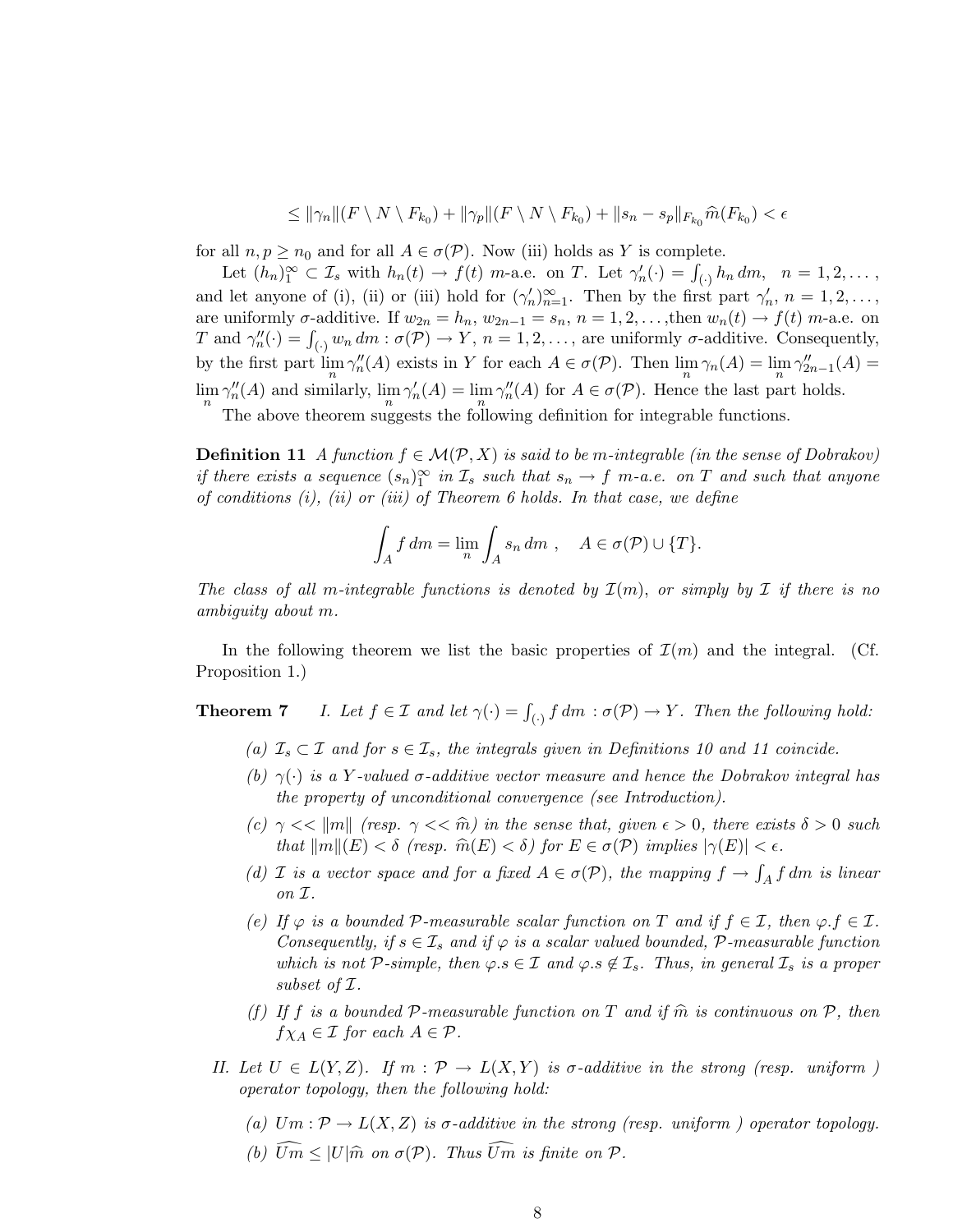(c) 
$$
\mathcal{I}(m) \subset \mathcal{I}(Um)
$$
 and for  $f \in \mathcal{I}(m)$   

$$
U\left(\int_A f \, dm\right) = \int_A f \, d(Um) \;, \quad A \in \sigma(\mathcal{P}) \cup \{T\}.
$$

- III. Let  $\overline{\mathcal{I}}_s$  denote the closure of  $\mathcal{I}_s$  with respect to  $\|\cdot\|_T$  in the space of X-valued bounded functions. Then an X-valued function f on T belongs to  $\overline{I}_s$  if and only if the following conditions are satisfied:
	- (a)  $f$  is  $P$ -measurable.
	- (b)  $f(T)$  is relatively compact in X.
	- (c) for each  $\epsilon > 0$ , there is a set  $A \in \mathcal{P}$  such that  $||f||_{T \setminus A} < \epsilon$ .

Consequently, for  $A \in \sigma(\mathcal{P})$  with  $\widehat{m}(A) < \infty$ , and for f in the  $\|\cdot\|_T$ -closure of bounded integrable functions( $=\overline{B\mathcal{I}}$ ),  $f\chi_A \in \mathcal{I}$ . Particularly, if  $\widehat{m}(T) < \infty$ , then  $\overline{\mathcal{I}}_s \subset B\mathcal{I}$  and  $\overline{B\mathcal{I}} = B\mathcal{I}$ .

Note 4 The hypothesis that  $\hat{m}$  is continuous on P is indispensable in (f) of part I of the above theorem. See [22,39].

**Theorem 8** For  $f \in \mathcal{I}$ , there exists a sequence  $(s_n)$  in  $\mathcal{I}_s$  such that  $s_n(t) \to f(t)$  and  $|s_n(t)| \nearrow |f(t)|$  for all  $t \in T$  and such that

$$
\lim_{n} \int_{A} s_n \, dm = \int_{A} f \, dm \,, \quad A \in \sigma(\mathcal{P}) \cup \{T\}.
$$
\n(8.1)

Consequently, for each  $A \in \sigma(\mathcal{P})$ 

$$
\widehat{m}(A) = \sup \left\{ \left| \int_A f \, dm \right| : \, f \in \mathcal{I}(m), \, \|f\|_A \le 1 \right\}
$$

so that

$$
\left| \int_A f \, dm \right| \leq \widehat{m}(A). \|f\|_A \quad \text{for } f \in \mathcal{I} \text{ and for } A \in \sigma(\mathcal{P}) \cup \{T\}.
$$

Note 5 Unlike the abstract Lebesgue integral and the Bochner integral, there is no guarantee that (8.1) holds for any sequence  $(s_n)$  in  $\mathcal{I}_s$  with  $s_n(t) \to f(t)$  and  $|s_n(t)| \nearrow |f(t)|$  for all  $t \in T$ . Cf. Corollary 1 of theorem 15 below.

Theorem 8 is needed to prove the following closure theorem, which is one of the important results that distinguish the Dobrakov integral from the other theories of Lebesge-type integration. See Note 6 below and Section 8.

Theorem 9 (Theorem of closure or interchange of limit and integral)  $Let (f_n)_1^{\infty} \subset$  $I, f \in \mathcal{M}(\mathcal{P}, X)$  and  $f_n \to f$  m-a.e. on T. Let  $\gamma_n(\cdot) = \int_{(\cdot)} f_n dm$  :  $\sigma(\mathcal{P}) \to Y$  for  $n = 1, 2, \ldots$  Then the following are equivalent:

(i)  $\lim \gamma_n(A) = \gamma(A)$  exists in Y for each  $A \in \sigma(\mathcal{P})$ .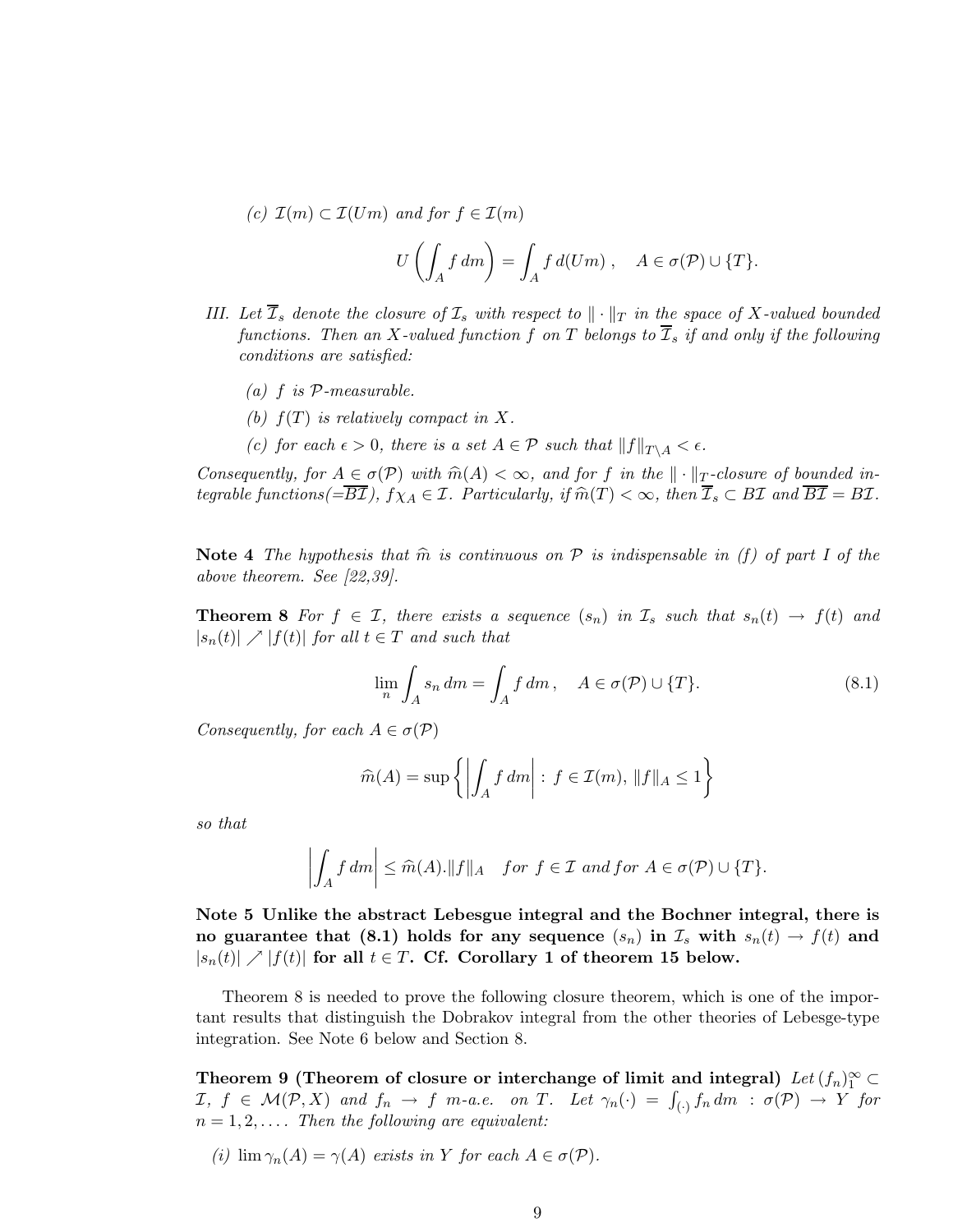- (ii)  $\gamma_n$ ,  $n = 1, 2, \ldots$ , are uniformly  $\sigma$ -additive.
- (iii)  $\lim_{n} \gamma_n(A) = \gamma(A)$  exists in Y uniformly with respect to  $A \in \sigma(\mathcal{P})$ .

If anyone of  $(i)$ ,  $(ii)$  or  $(iii)$  holds, then the remaining hold, f is also m-integrable and

$$
\int_{A} f dm = \int_{A} (\lim_{n} f_n) dm = \lim_{n} \int_{A} f_n dm , \quad A \in \sigma(\mathcal{P}).
$$
\n(9.1)

- Note 6 (i) The above theorem is called closure theorem since the extension process stops with  $\mathcal{I}(m)$ . In other words, if the procedure in Theorem 6 is repeated starting with sequences of  $m$ -integrable functions instead of sequences in  $\mathcal{I}_{s}(m)$ , we only get back the class  $\mathcal{I}(m)$  and no new function from  $\mathcal{M}(\mathcal{P}, X)$  is included.
- (ii) Equation (9.1) shows that Theorem 9 gives necessary and sufficient conditions for the validity of the interchange of limit and integral. In the classical abstract Lebesgue integral, the bounded and the dominated convergence theorems give only sufficient conditions for its validity. Again, only these theorems are generalized to vector case in the distinct Lebesge-type theories of integration referred to in the introduction. Cf. Theorems 15 and 17 below.
- (iii) We also note that  $\mathcal{I}(m)$  is the smallest class for which Theorem 9 holds. More precisely, let  $J(m)$  be another class of X-valued P-measurable functions which are m-integrable in a different sense, and let the integral of  $f \in J(m)$  be denoted by  $(J)$   $\int$  $\int_{A}$  f dm. If  $\int_{A} s dm = (J) \int_{A} s dm$  for  $s \in \mathcal{I}_{s}(m)$  and for  $A \in \sigma(\mathcal{P})$ , and if Theorem 9 holds also for  $J(m)$ , then  $\mathcal{I}(m) \subset J(m)$ . This observation will be used later in Section 8 while studying the relation between the Dobrakov and the Bochner (resp. the Dinculeanu) integrals.

We now pass on to the discussion of weakly *m*-integrable functions.

**Definition 12** A function  $f \in \mathcal{M}(\mathcal{P}, X)$  is said to be weakly m-integrable if  $f \in \mathcal{I}(y^*m)$  for each  $y^* \in Y^*$ .

Theorem 10 Let  $f \in \mathcal{M}(\mathcal{P}, X)$ . Then:

(i) If  $f \in \mathcal{I}(m)$ , then f is weakly m-integrable and

$$
y^{\star}(\int_A f dm)=\int_A f d(y^{\star}m), A\in \sigma(\mathcal{P}), y^{\star}\in Y^{\star}.
$$

- (ii) Suppose  $c_0 \not\subset Y$ . Then f is m-integrable if and only if it is weakly m-integrable.
- (iii)  $f \in \mathcal{I}(m)$  if and only if it is weakly m-integrable and for each  $A \in \sigma(\mathcal{P})$  there exists a vector  $y_A \in Y$  such that

$$
y^{\star}(y_A) = \int_A f d(y^{\star} m)
$$

for each  $y^* \in Y^*$ . In that case,  $y_A = \int_A f dm, A \in \sigma(\mathcal{P})$ .

Note 7 If  $c_0 \subset Y$ , then we can give examples of functions  $f \in \mathcal{M}(\mathcal{P}, X)$  which are weakly m-integrable, but not m-integrable. See Example on p.533 of [9].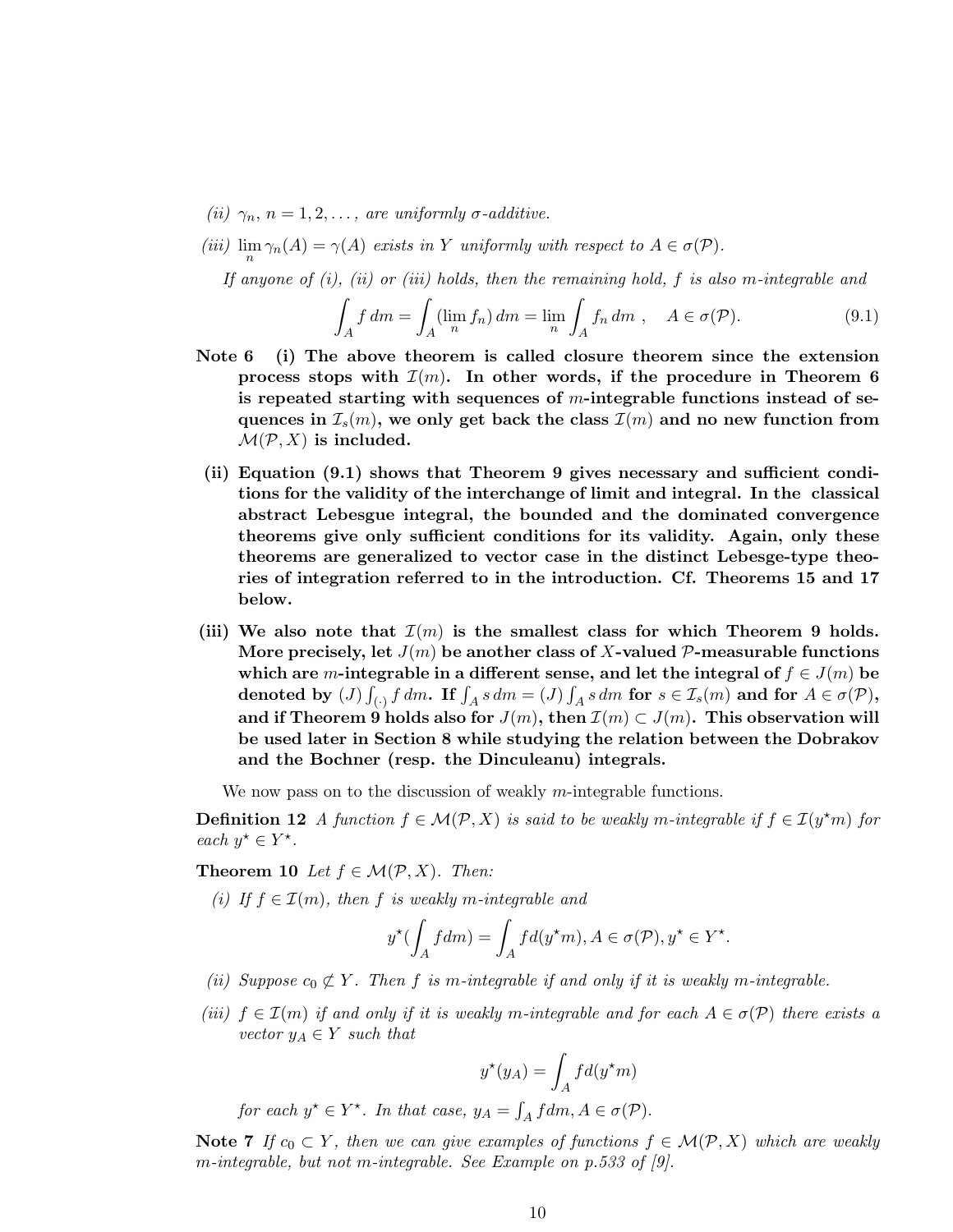# 6 The  $L_1$ -Spaces Associated with m

In the classical Lebesgue-type integration theories, integrable functions are obtained as those measurable functions which belong to the completion of the class of all integrable simple functions with respect to a suitable pseudonorm. But, as the reader would have observed in the previous section, the class  $I(m)$  is defined without any reference to a pseudonorm on  $I_s(m)$ -a distinguished feature of the Dobrakov integral. The proceedure adopted by Dobrakov is a modification of that of Bartle-Dunford-Schwartz [2,22] given in connection with integration of scalar functions with respect to a  $\sigma$ -additive vector measure. See Section 8 below.

Interpreting the semivariation  $\hat{m}(A)$  as  $\hat{m}(\chi_A)$ , Dobrakov modified Definition 6 suitably in [8] to define  $\widehat{m}(., T) : \mathcal{M}(\mathcal{P}, X) \to [0, \infty]$  and showed that  $\widehat{m}(f, T)$  is a pseudonorm whenever it is finite. Using  $\widehat{m}(f, T)$  for  $f \in \mathcal{M}(\mathcal{P}, X)$ , four distinct complete pseudonormed spaces are defined, which we denote by  $\mathcal{L}_1\mathcal{M}(m)$ ,  $\mathcal{L}_1\mathcal{I}(m)$ ,  $\mathcal{L}_1\mathcal{I}_s(m)$  and  $\mathcal{L}_1(m)$ . The corresponding quotient spaces, with respect to the equivalence relation " $f \sim g$  if and only if  $f = g$  m-a.e.", are called the  $L_1$ -spaces associated with m. While the classical Lebesgue-type integration theories induce only one  $L_1$ -space, Dobrakov's theory, being most general, gives rise to four such spaces, and when the Banach space  $c_0 \not\subset Y$  it turns out that all these spaces coincide.

**Definition 13** Let  $g \in \mathcal{M}(\mathcal{P}, X)$  and  $A \in \sigma(\mathcal{P})$ . The L<sub>1</sub>-gauge  $\widehat{m}(g, A)$  of g on the set A is defined by

$$
\widehat{m}(g, A) = sup\{ \left| \int_A f dm \right| : f \in \mathcal{I}_s(m), |f(t)| \le |g(t)| \text{ for } t \in A \}
$$

and the  $L_1$ -gauge  $\widehat{m}(g, T) = \sup{\{\widehat{m}(g, A) : A \in \sigma(\mathcal{P})\}}$ .

The following proposition lists some of the basic properties of  $\hat{m}(\cdot, \cdot)$ .

**Proposition 2** Let  $f, g \in \mathcal{M}(\mathcal{P}, X)$  and let  $A \in \sigma(\mathcal{P})$ . Then:

- (i)  $\widehat{m}(f, \cdot)$  is a  $\sigma$ -subadditive submeasure on  $\sigma(\mathcal{P})$ .
- (ii)  $\widehat{m}(f, A) \leq \widehat{m}(g, A)$  if  $|f(t)| \leq |g(t)| \ m-a.e.$  in A.

(iii)  $\widehat{m}(f, A) = \sup\{|\int_A h dm| : h \in \mathcal{I}(m), |h(t)| \leq |f(t)| \text{ for } t \in A\}$  and consequently,

$$
|\int_A f dm| \leq \widehat{m}(f, A) \text{ for } f \in \mathcal{I}(m).
$$

(iv)  $\widehat{m}(f + g, A) \leq \widehat{m}(f, A) + \widehat{m}(g, A)$  for each  $A \in \sigma(\mathcal{P})$  and consequently,

$$
\widehat{m}(f+g,T) \le \widehat{m}(f,T) + \widehat{m}(g,T).
$$

In the light of Proposition  $2(iv)$ ,  $\{f \in \mathcal{M}(\mathcal{P}, X) : \hat{m}(f, T) < \infty\}$  is a pseudonormed space and so we are justified in calling  $\widehat{m}(f, T)$  as  $L_1$ -psedonorm of f.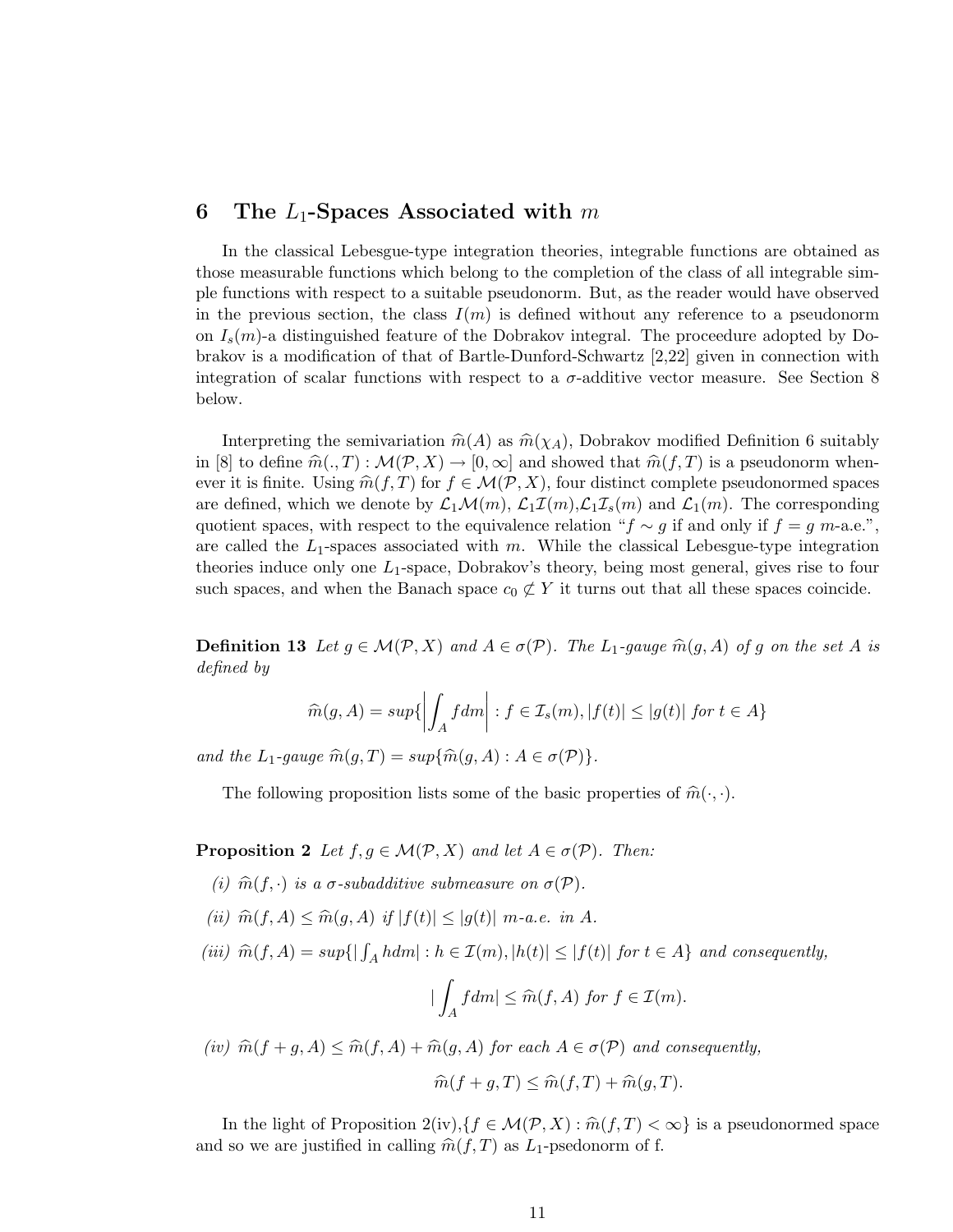**Definition 14** A sequence  $(g_n)_1^{\infty}$  of functions in  $\mathcal{M}(\mathcal{P}, X)$  is said to converge in  $L_1$ -mean (or in L<sub>1</sub>-pseudonorm) to a function  $g \in \mathcal{M}(\mathcal{P}, X)$  if  $\widehat{m}(g_n - g, T) \to 0$  as  $n \to \infty$ ; the sequence  $(g_n)_1^{\infty}$  is said to be Cauchy in  $L_1$ -mean if  $\widehat{m}(g_n - g_p, T) \to 0$  as  $n, p \to \infty$ .

We observe that for  $g \in \mathcal{M}(\mathcal{P}, X), \hat{m}(g, T) = 0$  if and only if  $g = 0$  m-a.e. on T.

**Definition 15** Two functions f and g in  $\mathcal{M}(\mathcal{P}, X)$  are said to be m-equivalent if  $f = g$ m-a.e. on T. In that case, we write  $f \sim g$  [m], or simply  $f \sim g$  when there is no ambiguity about m.

Obviously,  $\sim$  is an equivalence relation on  $\mathcal{M}(\mathcal{P}, X)$  and for  $f, g \in \mathcal{M}(\mathcal{P}, X)$ ,  $f \sim g$  if and only if  $\hat{m}(f - q, T) = 0$ . Also it is easy to verify that L<sub>1</sub>-mean convergence determines the limit uniquely in the equivalence classes of  $\mathcal{M}(\mathcal{P}, X)$ .

**Theorem 11** Let  $(f_n)_1^{\infty} \subset \mathcal{M}(\mathcal{P}, X)$  be Cauchy in  $L_1$ -mean. Then:

- (i) There exists  $f \in \mathcal{M}(\mathcal{P}, X)$  such that  $f_n \to f$  in  $L_1$ -mean.
- (ii) If each  $f_n$  is m-integrable, then the same is true for f.
- (iii) If the submeasure  $\widehat{m}(f_n, \cdot)$  is continuous on  $\sigma(\mathcal{P})$  for each n, then the submeasure  $\widehat{m}(f, \cdot)$ is also continuous on  $\sigma(\mathcal{P})$ . (See Definition 3.)

Now we give the definition of the  $\mathcal{L}_1$ - and  $L_1$ -spaces associated with the operator valued measure m.

**Definition 16** Let  $\mathcal{L}_1\mathcal{M}(m)$  (resp.  $\mathcal{L}_1\mathcal{I}(m)$ ) be the set  $\{f \in \mathcal{M}(\mathcal{P}, X) : \hat{m}(f, T) < \infty\}$  (resp. the set  $\{f \in \mathcal{I}(m) : \hat{m}(f,T) < \infty\}$ . The closure of  $\mathcal{I}_s(m)$  in  $\mathcal{L}_1\mathcal{M}(m)$  in  $L_1$ -mean is denoted by  $\mathcal{L}_1\mathcal{I}_s(m)$ . The set  $\{f \in \mathcal{M}(\mathcal{P}, X) : \widehat{m}(f, \cdot)$  continuous on  $\sigma(\mathcal{P})\}$  is denoted by  $\mathcal{L}_1(m)$ .

By Proposition 2(iv),  $\mathcal{L}_1\mathcal{M}(m)$ ,  $\mathcal{L}_1\mathcal{I}(m)$ ,  $\mathcal{L}_1\mathcal{I}_s(m)$  and  $\mathcal{L}_1(m)$  are pseudonormed spaces with respect to the pseudonorm  $\hat{m}(\cdot, T)$  and consequently, the corresponding quotient spaces with respect to ∼ are normed spaces and are denoted by  $L_1\mathcal{M}(m)$ ,  $L_1\mathcal{I}(m)$ ,  $L_1\mathcal{I}_s(m)$  and  $L_1(m)$ , respectively. These spaces will be referred to as the  $\mathcal{L}_1$ - and  $L_1$ -spaces associated with m. Results (i) and (ii) of the following theorem are immediate from Theorem 11.

- **Theorem 12** (i) The spaces  $\mathcal{L}_1\mathcal{M}(m)$ ,  $\mathcal{L}_1\mathcal{I}(m)$ ,  $\mathcal{L}_1\mathcal{I}_s(m)$  and  $\mathcal{L}_1(m)$  are complete pseudonormed spaces. Consequently,  $L_1\mathcal{M}(m)$ ,  $L_1\mathcal{I}(m)$ ,  $L_1\mathcal{I}_s(m)$  and  $L_1(m)$  are Banach spaces.
- (ii)  $\mathcal{L}_1\mathcal{M}(m) \supset \mathcal{L}_1\mathcal{I}(m) \supset \mathcal{L}_1\mathcal{I}_s(m) \supset \mathcal{L}_1(m)$ .
- (iii) If the Banach space  $c_0 \not\subset Y$ , then

$$
\mathcal{L}_1\mathcal{M}(m) = \mathcal{L}_1\mathcal{I}(m) = \mathcal{L}_1\mathcal{I}_s(m) = \mathcal{L}_1(m).
$$

(iv)  $\mathcal{L}_1 \mathcal{I}_s(m) = \mathcal{L}_1(m)$  if and only if the semivariation  $\widehat{m}(\cdot)$  is continuous on P.

By using Theorem 1 it can be shown that  $\hat{m}$  is continuous on P and  $\hat{m} (g, \cdot)$  is continuous on  $\sigma(\mathcal{P})$  for  $g \in \mathcal{L}_1\mathcal{M}(m)$ , whenever the Banach space  $c_0 \not\subset Y$ . This fact gets reflected as result (iii) of the above theorem.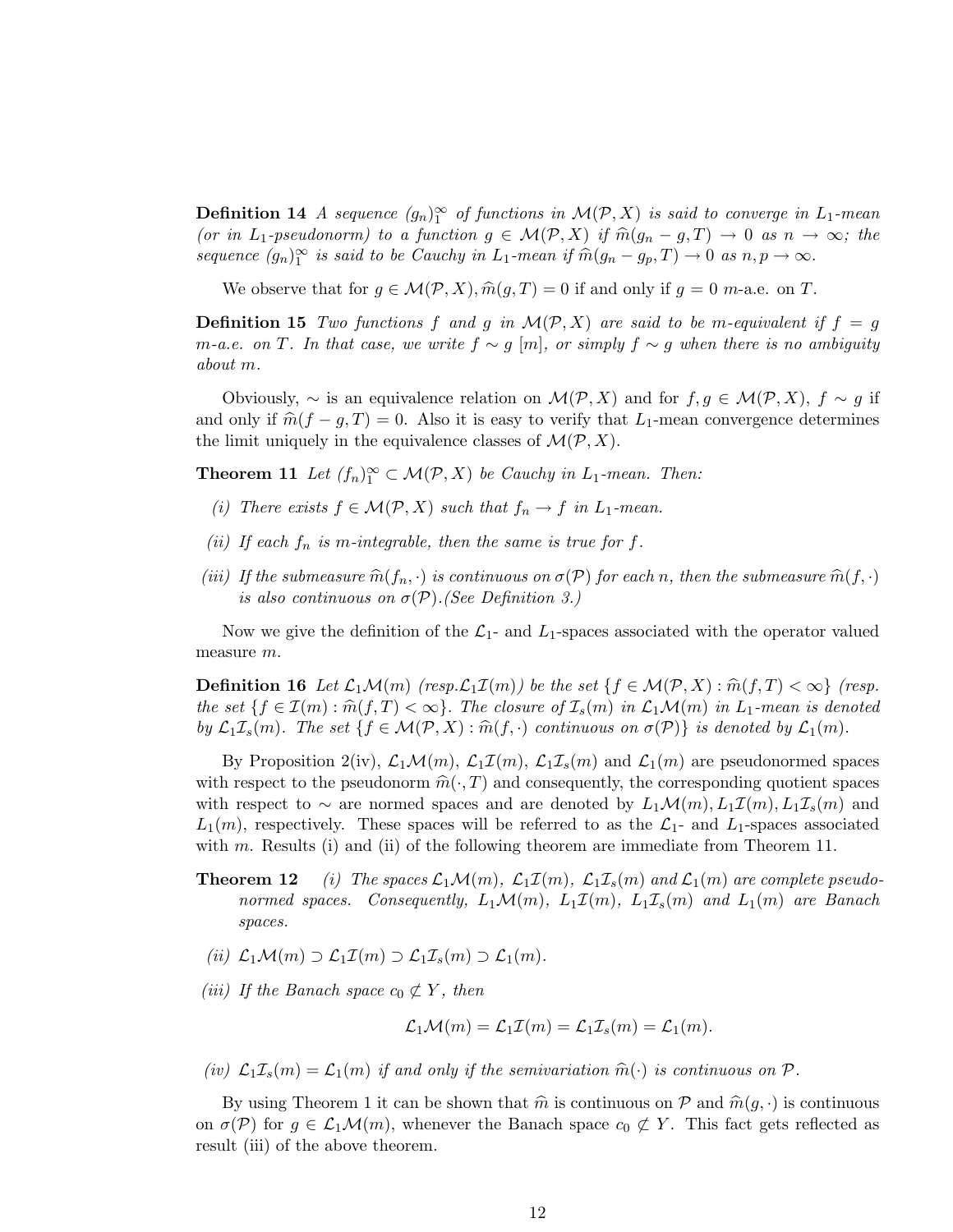Note 8 When  $c_0 \subset Y$ , it can happen that  $\mathcal{L}_1\mathcal{M}(m) \supsetneq \mathcal{L}_1\mathcal{I}(m) \supsetneq \mathcal{L}_1\mathcal{I}_s(m) \supsetneq \mathcal{L}_1(m)$ , as is illustrated in the following example.

**Example 1** Let  $T = N, P = P(N), X$  be the real space  $l_1$  and Y the real space  $c_0$ . For  $x = (x_1, x_2, ...) \in l_1$ , let us define

$$
\begin{cases}\nm(\{1\})x = (x_1, 0, 0, \ldots) \\
m(\{2\})x = (0, \frac{1}{2}x_3, 0, 0, \ldots) \\
m(\{3\})x = (0, \frac{1}{2}x_5, 0, 0, \ldots) \\
m(\{4\})x = (0, 0, \frac{1}{3}x_7, 0, 0, \ldots) \\
m(\{5\})x = (0, 0, \frac{1}{3}x_9, 0, 0, \ldots) \\
m(\{6\})x = (0, 0, \frac{1}{3}x_{11}, 0, 0, \ldots)\n\end{cases}
$$

and so on. For  $E \subset \mathbb{N}$ , let  $m(E)x = \sum_{n \in E} m(\{n\})x$  if  $E \neq \emptyset$  and  $m(E) = 0$  if  $E = \emptyset$ . Then it can be shown that  $m : \mathcal{P} \to L(l_1, c_0)$  is  $\sigma$ -additive in the uniform operator topology. Clearly  $\widehat{m}(T) = 1.$ 

Let 
$$
f(n) = e_{2n}, n \in \mathbb{N}
$$
, where  $e_n = (\underbrace{0,0,...,0,1}_{n}, 0,...) \in l_1$ . Let  $g(n) = e_{2n-1}, n \in \mathbb{N}$ .

Then  $f, g \in \mathcal{M}(P, X)$ . Clearly, f is m-integrable and obviously,  $\int_A f dm = 0$  for each  $A \in \sigma(\mathcal{P})$ . By Proposition 2(iii) and Theorem 8,  $\widehat{m}(f, T) \leq ||f||_T \widehat{m}(T) \leq 1$ , and hence  $f \in \mathcal{L}_1 \mathcal{I}(m)$ . Since  $\widehat{m}(\cdot)$  is not continuous on  $\sigma(\mathcal{P}) = \mathcal{P}$ , it can be shown that f is not approximable by a sequence  $(s_n)_1^{\infty} \subset \mathcal{I}_s(m)$  in  $L_1$ -mean. Thus  $f \notin \mathcal{L}_1 \mathcal{I}_s(m)$ . This shows that  $\mathcal{L}_1 \mathcal{I}(m) \supsetneq \mathcal{L}_1 \mathcal{I}_s(m)$ .

For the function g defined above we have

$$
\int_{\{1\}} g dm = e_1 \quad ; \quad \int_{\{2\}} g dm = \int_{\{3\}} g dm = \frac{1}{2} e_2
$$

$$
\int_{\{4\}} g dm = \int_{\{5\}} g dm = \int_{\{6\}} g dm = \frac{1}{3} e_3
$$

and so on. This shows that

$$
\sum_{1}^{\infty} \int_{\{n\}} g dm = \sum_{1}^{\infty} e_k \notin c_0
$$

and hence g is not m-integrable. However,  $\widehat{m}(g, T) \leq ||g||_T \widehat{m}(T) = 1$ . Thus  $g \in \mathcal{L}_1\mathcal{M}(m)$ , but  $g \notin \mathcal{L}_1 \mathcal{I}(m)$ . This shows that  $\mathcal{L}_1 \mathcal{M}(m) \supsetneq \mathcal{L}_1 \mathcal{I}(m)$ .

Since  $\widehat{m}(\cdot)$  is not continuous on P, by Theorem 12(iv) we have  $\mathcal{L}_1\mathcal{I}_s(m) \supsetneq \mathcal{L}_1(m)$ .

Thus, for the present choice of  $P, X, Y$  and m we have shown that

$$
\mathcal{L}_1\mathcal{M}(m) \supsetneq \mathcal{L}_1\mathcal{I}(m) \supsetneq \mathcal{L}_1\mathcal{I}_s(m) \supsetneq \mathcal{L}_1(m).
$$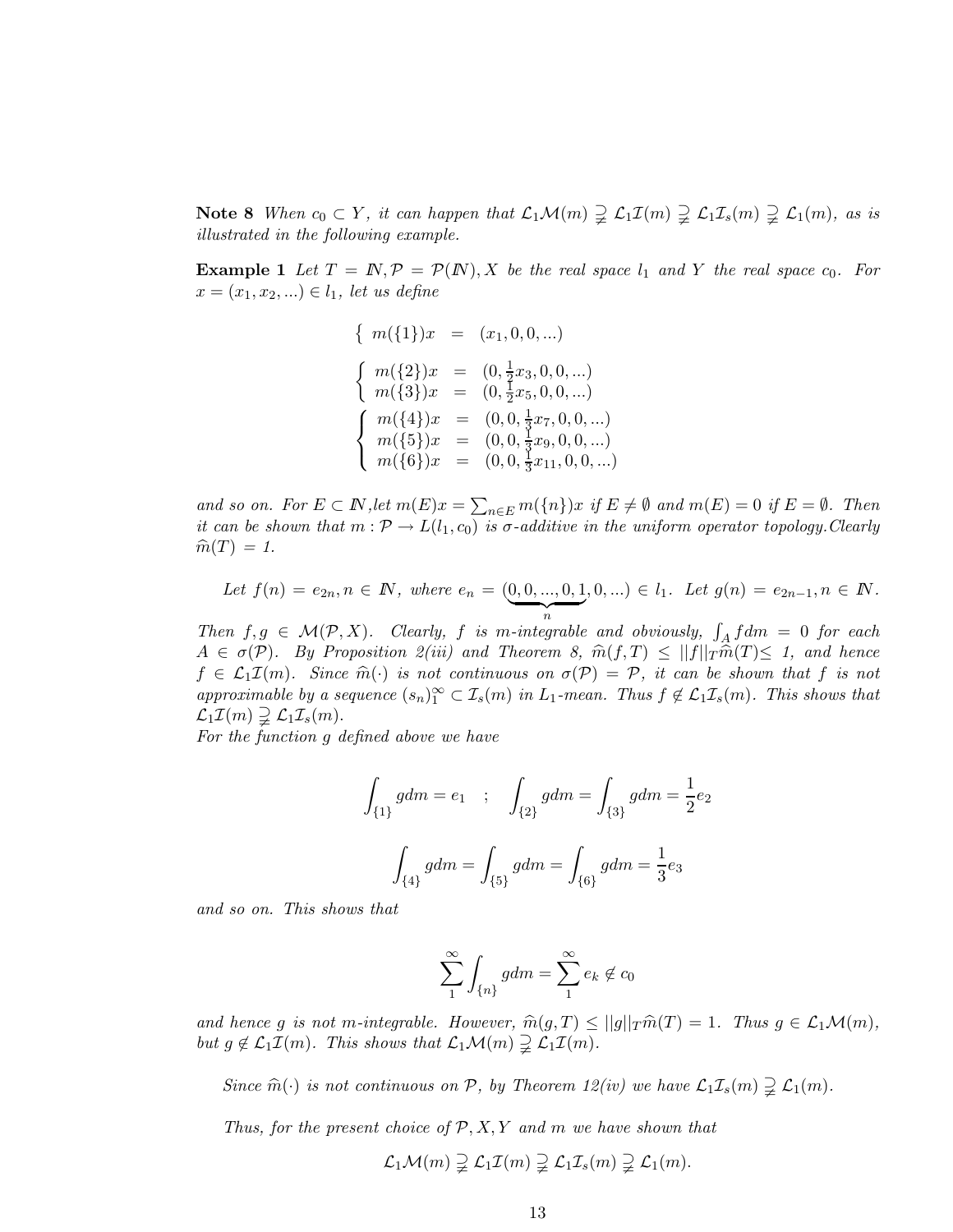From the above results we observe that the Dobrakov integral is related to the topological structure of the underlying Banach space Y such as  $c_0 \not\subset Y$  or  $c_0 \subset Y$ . A similar involvement of the space Y is absent in other Lebesgue-type integration theories. See Section 8 below.

Now we take up the study of the separability of the  $L_1$ -spaces.

**Definition 17** Let  $\mathcal{P}_1 = \{E \in \sigma(\mathcal{P}) : \hat{m}(E) < \infty\}$ . We define  $\rho(E, F) = \hat{m}(E\Delta F)$  for  $E, F \in \mathcal{P}_1$ .

Clearly,  $\rho$  is a pseudometric on  $\mathcal{P}_1$ . It is routine to verify that  $(\mathcal{P}_1, \rho)$  is complete. In terms of  $\rho$  we have the following sufficient condition for the continuity of  $\widehat{m}(\cdot)$  on P.

**Theorem 13** If  $(\mathcal{P}, \rho)$  is separable, then the semivariation  $\widehat{m}(\cdot)$  is continuous on  $\mathcal{P}$ . Consequently,  $\mathcal{L}_1\mathcal{I}_s(m)=\mathcal{L}_1(m)$  (by Theorem 12(iv)). More generally, if  $\Omega$  is anyone of the spaces  $\mathcal{L}_1\mathcal{M}(m)$ ,  $\mathcal{L}_1\mathcal{I}(m)$ ,  $\mathcal{L}_1\mathcal{I}_s(m)$  or  $\mathcal{L}_1(m)$  and if  $\Omega$  is separable, then  $\Omega=\mathcal{L}_1(m)$ .

Since any separable  $\mathcal{L}_1$ -space coincides with  $\mathcal{L}_1(m)$ , it follows that only the space  $\mathcal{L}_1(m)$ can be separable. Now we shall give a characterization of separable  $\mathcal{L}_1(m)$ .

**Theorem 14** Let  $\mathcal{L}_1(m)$  be non trivial. Then it is separable if and only if the space  $(\mathcal{P}_0, \rho)$ and X are separable, where  $\mathcal{P}_0 = \{A \in \mathcal{P} : \hat{m}(A \cap E_n) \setminus 0 \text{ for each sequence } E_n \setminus \emptyset \text{ in } \}$  $\sigma(\mathcal{P})$ . Consequently, if  $\mathcal{P}_0$  is the  $\delta$ -ring generated by a countable family of sets and if X is separable, then  $\mathcal{L}_1(m)$  is separable.

Note that the last part of the above theorem generalizes its corresponding classical analogue.

# 7 Generalizations of Classical Convergence Theorems to  $\mathcal{L}_1(m)$

The Lebesgue dominated convergence theorem (shortly, LDCT),the Lebesgue bounded convergence theorem (shortly,LBCT) and the monotone convergence theorem (shortly, MCT) are suitably generalized to the space  $\mathcal{L}_1(m)$ . The space  $\mathcal{L}_1(m)$  is characterized as the biggest class of m-integrable functions for which LDCT holds. Also Theorem 8 is strengthened for functions in  $\mathcal{L}_1(m)$  as shown in Corollary 1 of Theorem 15. Finally, the complete analogue of the classical Vitali convergence theorem also holds for this class.

**Theorem 15** (LDCT)Suppose  $(f_n)_1^{\infty} \subset \mathcal{M}(\mathcal{P}, X)$  and  $f \in \mathcal{M}(\mathcal{P}, X)$  and suppose  $f_n \to f$ *m*-a.e. on T. If there is a function  $g \in \mathcal{L}_1(m)$  such that  $|f_n(t)| \leq |g(t)|$  m-a.e. on T for  $n =$ 1, 2, ..., then  $f, f_n \in \mathcal{L}_1(m)$  for  $n = 1, 2, ...,$  and  $\widehat{m}(f_n - f, T) \to 0$ . Consequently,  $f, f_n \in \mathcal{I}(m)$ for  $n = 1, 2, ...,$  and

$$
\lim_{n} \int_{A} f_n dm = \int_{A} f dm
$$

uniformly with respect to  $A \in \sigma(\mathcal{P})$ .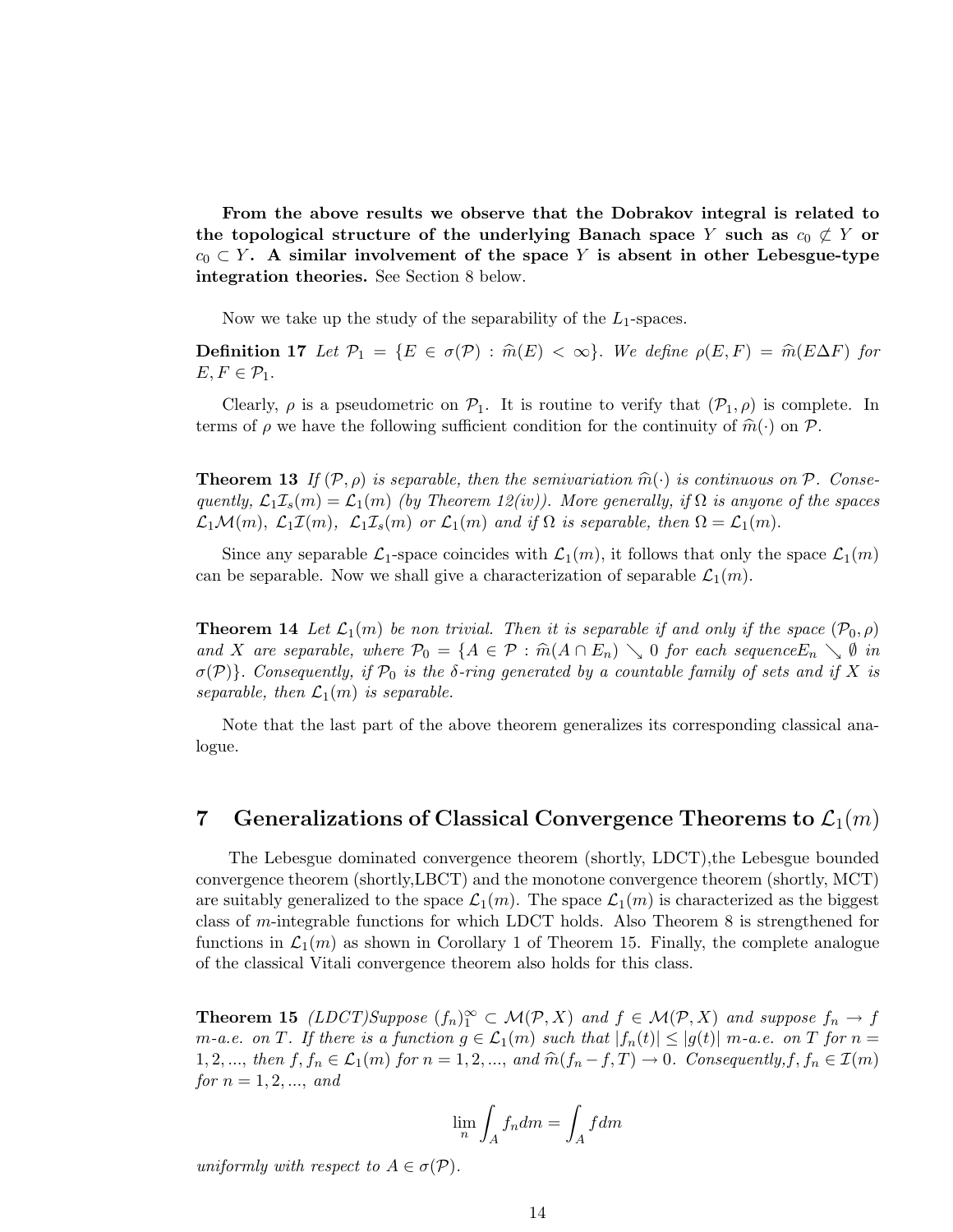The following corollary gives a strengthened version of Theorem 8 for functions in  $\mathcal{L}_1(m)$ .

**Corollary 1** Let  $f \in \mathcal{L}_1(m)$ . Then for each sequence  $(s_n)_1^{\infty}$  in  $\mathcal{I}_s(m)$  with  $s_n \to f$  and  $|s_n| \nearrow |f|$  m-a.e. on T,

$$
\lim_n \int_A s_n dm = \int_A f dm
$$

uniformly with respect to  $A \in \sigma(\mathcal{P})$ .

Now we give a characterization of the space  $\mathcal{L}_1(m)$  in terms of LDCT.

**Theorem 16** (A CHARACTERIZATION OF  $\mathcal{L}_1(m)$ ) A function  $g \in \mathcal{M}(\mathcal{P}, X)$  belongs to  $\mathcal{L}_1(m)$  if and only if every  $f \in \mathcal{M}(\mathcal{P}, X)$  with  $|f| \leq |g|$  m-a.e. on T is m-integrable. (In that case,  $f \in \mathcal{L}_1(m)$ .) Consequently,  $\mathcal{L}_1(m)$  is the largest class of m-integrable functions for which LDCT holds in the sense that, if the hypotheses that  $f, f_n, n = 1, 2, \dots$ , are in  $\mathcal{M}(\mathcal{P}, X), f_n \to f$  m-a.e. on T and there exists  $g \in \mathcal{M}(\mathcal{P}, X)$  such that  $|f_n| \leq |g|$  m-a.e. imply that  $f, f_n \in \mathcal{I}(m)$  for  $n = 1, 2, \dots$ , then  $g \in \mathcal{L}_1(m)$ .

Now we state the generalized Lebesgue bounded convergence theorem.

**Theorem 17** (LBCT) Suppose  $\widehat{m}(\cdot)$  is continuous on  $\sigma(\mathcal{P})$ , or equivalently, suppose every bounded  $f \in \mathcal{M}(\mathcal{P}, X)$  is m-integrable. Let  $f, f_n, n = 1, 2, ...,$  be in  $\mathcal{M}(\mathcal{P}, X)$  such that  $f_n \to f$  m-a.e. on T. If there is a finite constant C such that  $|f_n(t)| \leq C$  m-a.e. on T for  $n = 1, 2, \dots,$  then  $f, f_n \in \mathcal{L}_1(m)$  for all  $n, \hat{m}(f_n - f, T) \to 0$  as  $n \to \infty$  and

$$
\lim_n \int_A f_n dm = \int_A f dm
$$

uniformly with respect to  $A \in \sigma(\mathcal{P})$ .

The reader is referred to [8] for the generalization of the Vitali convergence theorem to  $\mathcal{L}_1\mathcal{I}_s(m)$ , and to [10] for the generalizations of the MCT and the Vitali convergence theorem to  $\mathcal{L}_1(m)$ . Another theorem, called diagonal convergence theorem, is given in [9] with many interesting applications. Because of lack of space, we omit their discussion here.

# 8 Comparison with Classical Lebesgue-type Integration Theories

As mentioned in the introduction, the Dobrakov integral is now compared with the abstract Lebesgue integral, the Bochner and the Pettis integrals, the Bartle-Dunford-Schwartz integral, the Bartle bilinear integral and the Dinculeanu integral. As observed in Note 1, the reader can consider a  $\sigma$ -additive scalar or vector measure as a particular case of an operator valued measure by taking  $K = X$ , or  $K = X$  and  $X = Y$ , respectively. Thus the comparison is possible.

Here it is observed that the Dobrakov integral is the same as the abstract Lebesgue integral when the functions and the measure are scalar valued (Theorem 18). Moreover, it is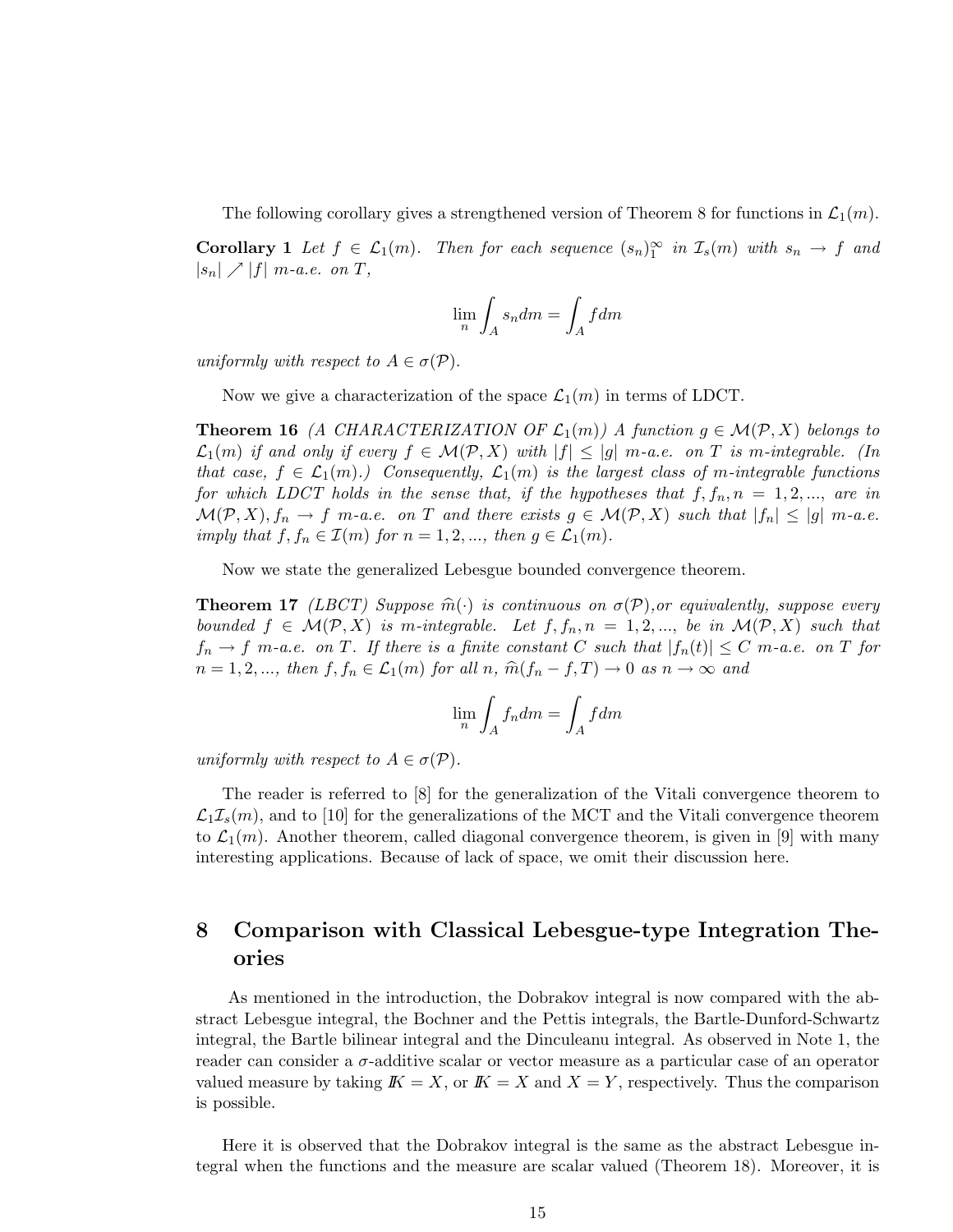pointed out that the Dobrakov integral is the complete all pervading generalization of the abstract Lebesgue integral, while the other integrals such as the Bochner,the Bartle and the Dinculeanu integrals generalize only partially. See Theorem 19 and the comments following Example 2, and Theorems 21 and 22 along with the comments following Example 3. In the case of the Pettis integral, for  $X$ -valued  $P$ -measurable functions, the concepts of integrability and integral coincide in both the theories.(See Theorem 20(i)).

#### (a) The abstract Lebesgue integral

Let  $\mu: S \to [0,\infty]$  or  $\mathscr C$  be  $\sigma$ -additive and let  $\mathscr P = \{E \in S : v(\mu,E) < \infty\}$ . Since each  $\mu$ -integrable function f has  $N(f)$  σ-finite, it follows that f is P-measurable in the sense of Definition 8. By Note 1,  $\mu$  is an operator valued measure with  $\mu(E) \in L(K, K)$  for  $E \in \mathcal{P}$ .

**Theorem 18** Let  $S, \mu$  and  $P$  be as above. A scalar function f on T is  $\mu$ -integrable in the usual sense if and only if it is Dobrakov  $\mu$ -integrable and moreover, both integrals coincide on each  $A \in S$ . Thus  $\mathcal{I}(\mu)$  coincides with the class of all  $\mu$ -integrable (in the usual sense) scalar functions. Further,

$$
\widehat{\mu}(f,A) = \int_A |f| dv(\mu, \cdot), \quad A \in S
$$

and  $\mathcal{I}(\mu) = \mathcal{L}_1 \mathcal{M}(\mu) = \mathcal{L}_1 \mathcal{I}(\mu) = \mathcal{L}_1 \mathcal{I}_s(\mu) = \mathcal{L}_1(\mu)$ .

### (b) The Bochner integral [22,24]

Let  $S, \mu, \mathcal{P}$ , be as in (a). If f is an X-valued Bochner  $\mu$ -integrable function, then  $N(f)$  is  $\sigma$ -finite and consequently, f is P-measurable in the sense of Definition 8. Take  $Y = X$  and consider  $\mu(E)$  as the operator  $\mu(E)I$ , where I is the identity operator on X.

**Theorem 19** Let  $S, \mu, \mathcal{P}$  be as in the above. If f is an X-valued Bochner  $\mu$ -integrable function, then f is Dobrakov  $\mu$ -integrable and both integrals coincide on each  $A \in S$ . Consequently, if  $\theta$  is a complex Radon measure in the sense of Bourbaki [4] on a locally compact Hausdorff space T, and if  $\mu_{\theta}$  is the complex measure induced by  $\theta$  in the sense of [29,31], then each function  $f: T \to X$  which is  $\theta$ -integrable in the sense of Bourbaki [4] is  $\mu_{\theta}$ -integrable in the sense of Dobrakov and both integrals coincide on each Borel subset of T. (See also [30]).

It is well known that an X-valued  $P$ -measurable function f is Bochner  $\mu$ -integrable if and only if  $\int_T |f| dv(\mu, \cdot) < \infty$ . As the following example illustrates, when X is infinite dimensional there exist X-valued functions on T which are Dobrakov  $\mu$ -integrable, but not Bochner  $\mu$ -inegrable for a suitably chosen  $\sigma$ -additive scalar measure.

**Example 2** Let dim  $X = \infty$  and choose by the Dvoretzky-Roger theorem in [5] a sequence  $(x_n)_1^{\infty}$  in X such that  $\sum x_n$  converges unconditionally in norm, with  $\sum |x_n| = \infty$ . Let  $S = \mathcal{P}(N)$  and  $\mu(E) = \sharp E$  if E is finite and  $\mu(E) = \infty$  otherwise. Let  $\mathcal{P} = \{E \subset N :$ E finite}. If  $f(n) = x_n, n \in \mathbb{N}$ , then f is  $P$ -measurable and by the unconditional convergence of  $\sum x_n$  it follows that f is Dobrakov  $\mu$ -integrable. But f is not Bochner  $\mu$ -integrable, since  $\int_{I\!\!N} \overline{|f|} d\mu = \sum_{1}^{\infty} |x_n| = \infty.$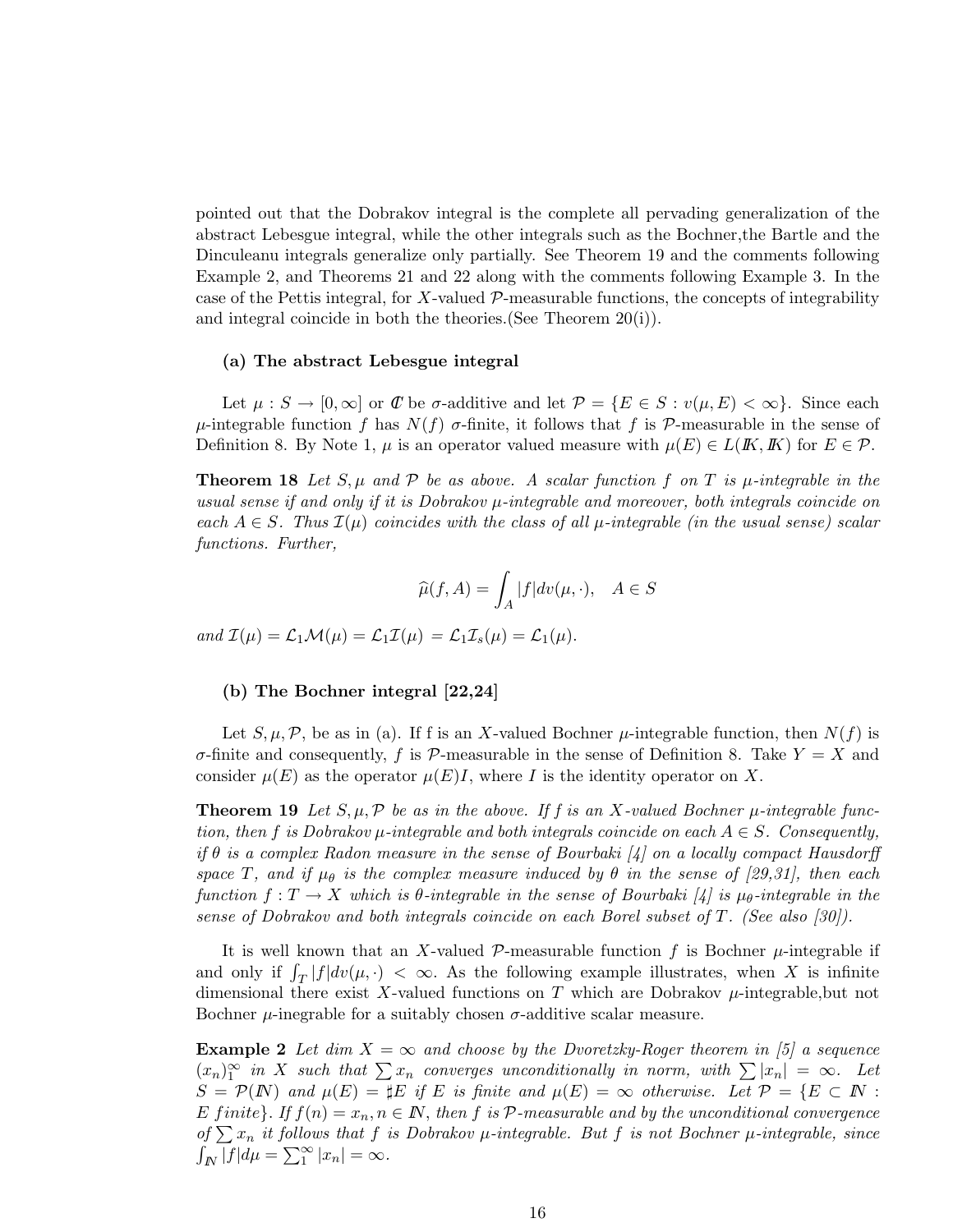Since dim  $X = \infty$  is the only hypothesis that was used in the above example, we can state the following:

When dim  $X = \infty$ , one can always define  $P$  and a  $\sigma$ -additive scalar measure  $\mu$  on P such that the class of all Bochner  $\mu$ -integrable X-valued functions is a proper subset of  $\mathcal{I}(\mu)$ . In that case, by Note 5(iii) the theorem on interchange of limit and integral is not valid for the class of the Bochner  $\mu$ -integrable functions.

Recall that an X-valued P-measurable function is Bochner  $\mu$ -integrable if and only if  $|f|$ is  $v(\mu,.)$ -integrable and hence, in terms of the terminology given in the introduction, the Bochner integral generalizes the abstract Lebesgue integral in such a way as to maintain the property of absolute integrability. On the other hand, the Dobrakov integral maintains only the property of unconditional convergence, and not that of absolute integrability.

Finally, for an X-valued P-measurable function f it can be easily verified that  $\hat{\mu}(f, A) =$  $\int_A |f| dv(\mu, \cdot)$  for  $A \in \sigma(\mathcal{P})$  and hence f is Bochner  $\mu$ -integrable if and only if  $\widehat{\mu}(f, T) < \infty$ . In that case,  $\hat{\mu}(f.) : \mathcal{S} \to [0,\infty)$  is a  $\sigma$ -additive finite measure and hence is continuous on S. Thus the class of all Bochner  $\mu$ -integrable functions coincides with  $\mathcal{L}_1\mathcal{M}(\mu) = \mathcal{L}_1\mathcal{I}(\mu) = \mathcal{L}_1\mathcal{I}_s(\mu) = \mathcal{L}_1(\mu)$  of Dobrakov.

The above observation motivates the following

**Definition 18** For an operator valued measure m, the associted space  $\mathcal{L}_1(m)$  ( or  $L_1(m)$ ) is called the Bochner class of m.

### (c) The Pettis integral [24]

Let  $\mathcal{S}, \mu, \mathcal{P}$  be as in (a). Recall that an X-valued weakly  $\mathcal{P}$ -measurable function f is said to be Pettis integrable if  $x^*f$  is  $\mu$ -integrable for each  $x^* \in X^*$  and if for each  $A \in \sigma(\mathcal{P})$  there exists a vector  $x_A \in X$  such that

$$
x^*(x_A) = \int_A x^* f d\mu.
$$

In that case, the Pettis integral of  $f$  over  $A$  is defined by

$$
(P)\int_A f d\mu = x_A, \ \ A \in \sigma(\mathcal{P}).
$$

Considering  $\mu(E)$  as  $\mu(E)I \in L(X,X)$ , one can compare the Pettis integral with the Dobrakov integral. In fact, the following theorem describes their relationship.

**Theorem 20** Let  $S, \mu, \mathcal{P}$  be as in the above. Let f be an X-valued function on T. Then the following hold:

(i) If  $f \in \mathcal{M}(\mathcal{P}, X)$ , then it is Pettis  $\mu$ -integrable if and only if it is Dobrakov  $\mu$ -integrable and both integrals coincide.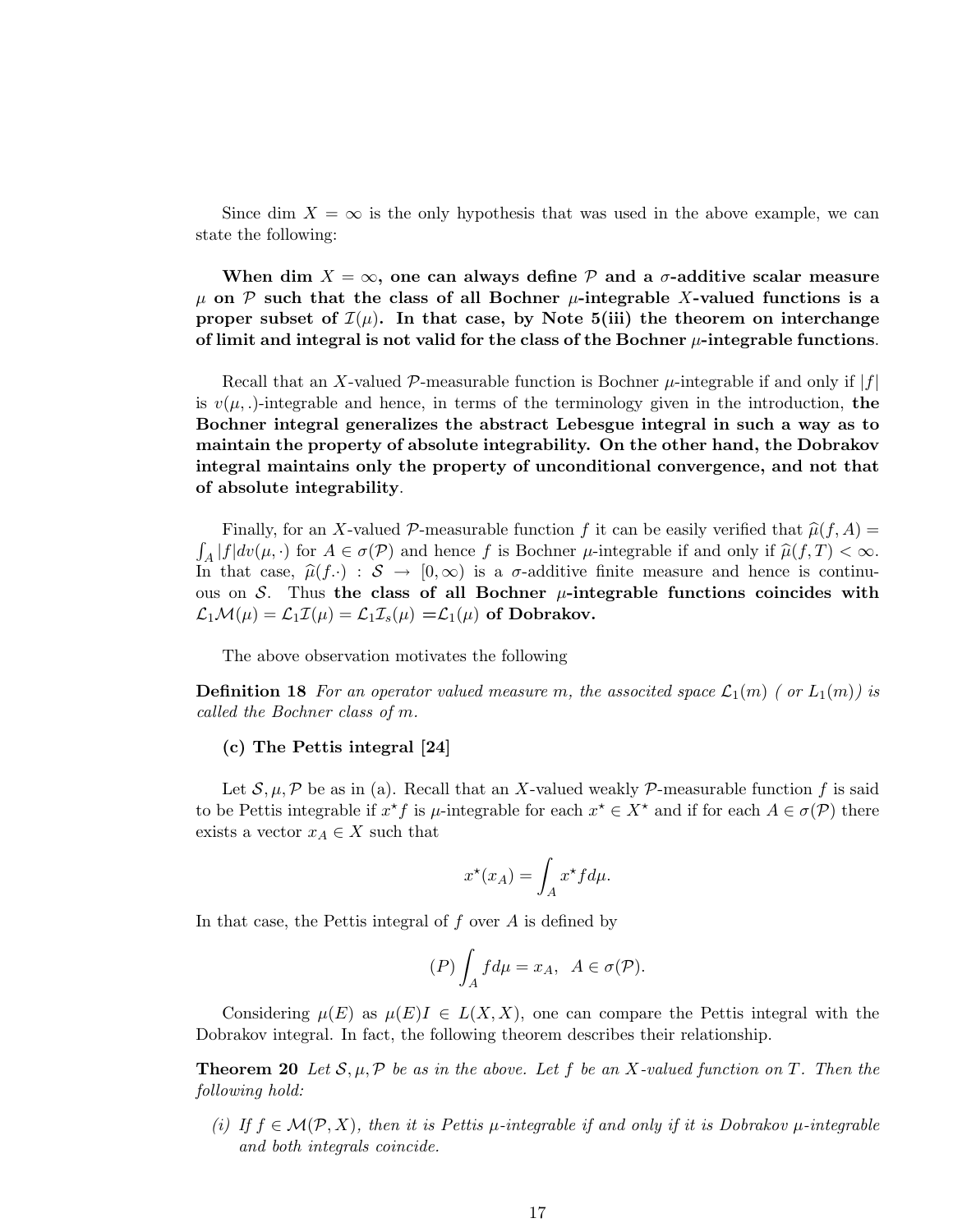(ii) There exist weakly  $P$ -measurable functions which are not  $P$ -measurable. Hence there exist functions which are Pettis integrable, but not Dobrakov integrable.

#### (d) The Bartle-Dunford-Schwartz integral [2,22]

When  $P$  is a  $\sigma$ -algebra, the Dobrakov integral of a  $P$ -measurable scalar function with respect to a  $\sigma$ -additive vector measure  $\gamma$  on  $\mathcal P$  (see Note 1) is the same as the Bartle-Dunford-Schwartz integral. This is not surprising, since Dobrakov adapted the proceedure followed in [2] to define the integral of vector valued functions with respect to an operator valued measure and since  $||\gamma|| = \hat{\gamma}$  (see Note 2). Note that this integral maintains only the property of unconditional convergence and not that of absolute integrability.

### (e) The Bartle integral [1]

Bartle has developed a theory of integral in  $[1]$  for X-valued functions with respect to a set function  $\mu : \mathcal{S} \to L(X, Y)$ , where  $\mu$  is  $\sigma$ -additive in the uniform operator topology and  $\mathcal{S}$ is a  $\sigma$ -algebra of sets. We shall refer to this integral as the Bartle integral. Further, when  $\mu$  satisfies the condition ( $\star$ ) on p.346 of [1], we shall call it ( $\star$ )-integral of Bartle. From the discussion on p.535 of [7], we have the following results.

**Theorem 21** Let  $m : \mathcal{S} \to L(X, Y)$  be  $\sigma$ -additive in the uniform operator topology, where S is a  $\sigma$ -algebra. Then the following hold:

- (i) The Bartle integral maintains the property of unconditional convergence.
- (ii) Each X-valued Bartle m-integrable function is Dobrakov m-integrable and both integrals coincide.
- (iii)  $\hat{m}(\cdot)$  is continuous on S if and only if m satisfies the  $(\star)$ -condition of Bartle. Thus, if  $\hat{m}(\cdot)$  is continuous on S (for example, if  $c_0 \not\subset Y$ ), then the theory of  $(\star)$ -integral of Bartle is the same as the theory of the Dobrakov integral.
- (iv) The function f in Example 1 above is not even measurable in the sense of Bartle (and hence not Bartle m-integrable). Thus the theorem on interchange of limit and integral is in general not valid for the class of all Bartle  $m$ -integrable functions (see Note  $5(iii)$ ).

In [1] the Bartle  $(\star)$ -integral is compared with other Lebesgue-type integrals that are not discussed here. The reader is referred to [1].

### (f) The Dinculeanu integral [6]

In [6] Dinculeanu has developed a theory of integral for vector valued functions with respect to an operator valued measure m of finite variation on a  $\delta$ -ring P. Since  $\hat{m}(\cdot) \le v(m, \cdot)$ on  $\sigma(\mathcal{P})$  and  $N(f)$  is  $\sigma$ -finite with respect to  $v(m, \cdot)$ , the following result holds.

**Theorem 22** Let  $m : \mathcal{P} \to L(X, Y)$  be an operator valued measure of finite variation. If  $f: T \to X$  is m-integrable in the sense of Dinculeanu, then f is Dobrakov m-integrable, both integrals coincide on each  $A \in \sigma(\mathcal{P})$  and f belongs to the Bochner class of m (see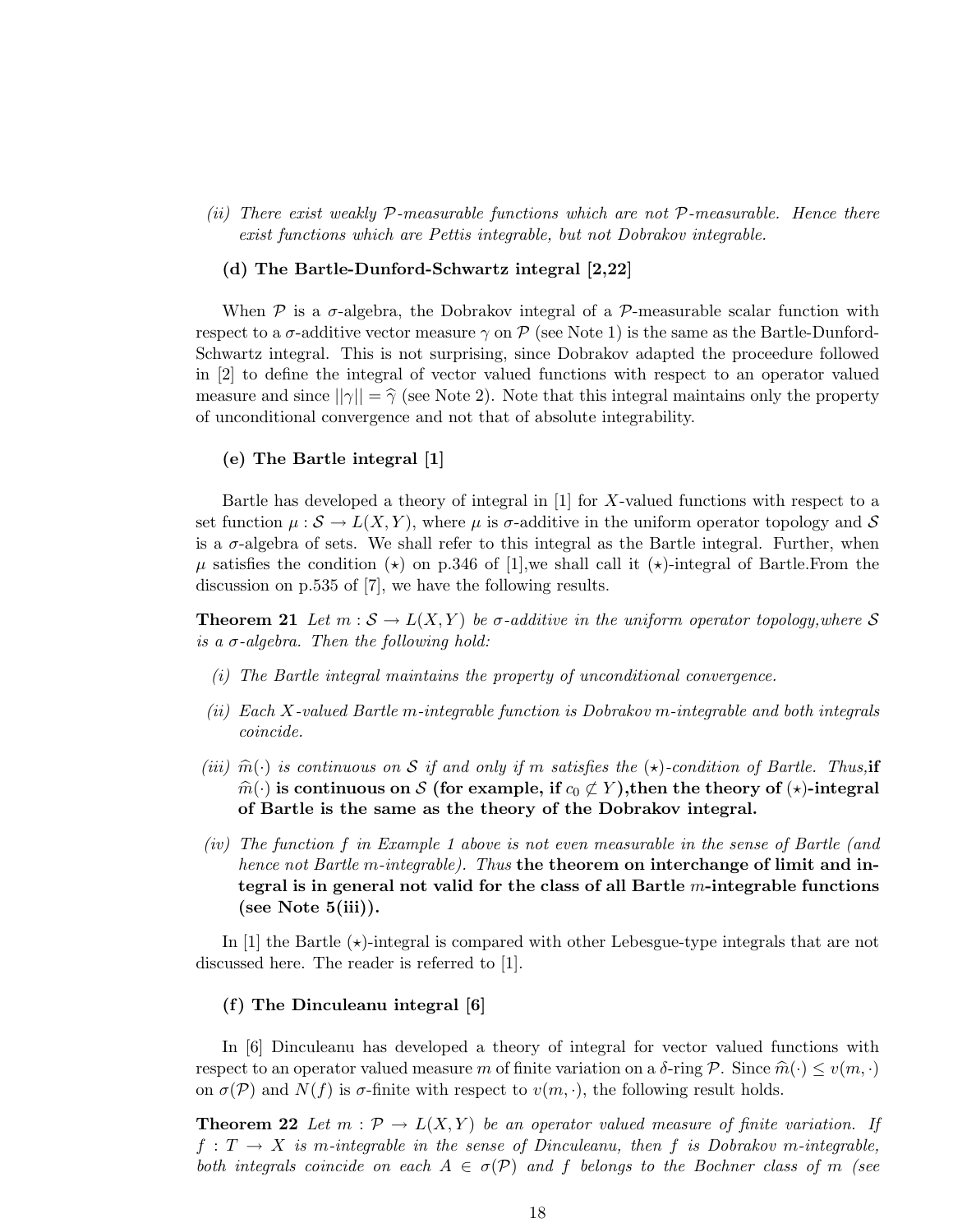Definition 18). Moreover, a function  $f \in \mathcal{M}(\mathcal{P}, X)$  is Dinculeanu m-integrable if and only if  $\int_T |f| dv(m, \cdot) < \infty$  and hence the Dinculeanu integral maintains the property of absolute integrability.

**Example 3** Let  $T = N$  and  $P = \{E \subset N, E \text{ finite}\}\$ . Then  $\sigma(P) = P(N)$ . Let dim  $Y = \infty$ and let  $X = K$ , the scalar field of Y. By the Dvoretzky-Roger theorem in [5], choose  $(y_n)_1^{\infty}$  in Y such that  $\sum y_n$  converges unconditionally with  $\sum |y_n| = \infty$ . Define  $m(E) = \sum_{n \in E} y_n$  for  $E \in \sigma(\mathcal{P})$ . Then m is a well defined Y-valued  $\sigma$ -additive vector measure on  $\sigma(\mathcal{P})$  and hence by Note 2,  $\hat{m}(T) = ||m||(T)$  is finite. Note that  $v(m, E)$  is finite for each  $E \in \mathcal{P}$  and hence the Dinculeanu integral can be defined with respect to m (see Note 2). However, observe that  $v(m, T) = \sum |y_n| = \infty.$ 

Clearly, the function  $\chi_T$  is P-measurable. Let  $s_k = \chi_{\{1,2,\ldots,k\}}$  Then  $s_k \to \chi_T$  pointwise and for  $A \subset T$ ,

$$
|\int_A s_k dm-\int_A s_{k+p} dm| \to 0
$$

as  $k \to \infty$ . Thus  $\chi_T$  is Dobrakov m-integrable. Moreover,  $\chi_T \in \mathcal{L}_1 \mathcal{I}(m)$ , since  $\widehat{m}(\chi_T, T) =$  $\widehat{m}(T) < \infty$ . On the other hand,  $\int_T \chi_T dv(m, \cdot) = \sum_{n=1}^{\infty} |y_n| = \infty$  and hence  $\chi_T$  is not Dinculeanu m-integrable. Further, if  $c_0 \not\subset Y$ , then by Theorem 12(iii),  $\mathcal{L}_1\mathcal{M}(m) = \mathcal{L}_1\mathcal{I}(m) =$  $\mathcal{L}_1\mathcal{I}_s(m) = \mathcal{L}_1(m)$  and hence  $\chi_T \in \mathcal{L}_1(m)$ .

The above example establishes the following:

If dim  $Y = \infty$ , then there exists a  $\delta$ -ring P and an operator valued measure  $m: \mathcal{P} \to L(X, Y)$  of finite variation such that the class  $\mathcal{D}_i(m)$  of all Dinculeanu m-integrable functions is a proper subset of  $\mathcal{I}(m)$ , so that the theorem on interchange of limit and integral does not hold for  $\mathcal{D}_i(m)$  by Note 5(iii). Moreover, one can also have  $\mathcal{L}_1(m) \supsetneq \mathcal{D}_i(m)$  (for example, when  $c_0 \not\subset Y$ ). LDCT holds for  $\mathcal{D}_i(m)$  and  $\mathcal{L}_1(m)$  (cf. Theorem 16).

For X-valued vector functions the Dinculeanu integral with respect to a  $\sigma$ -additive scalar measure on  $P$  (see Note 1) is the same as the Bochner integral and hence the Dinculeanu integral is a direct generalization of the Bochner integral for operator valued measures of finite variation on a  $\delta$ -ring. Note that the Bochner and the Dinculeanu integrals share the property of absolute integrability of the abstract Lebesgue integral.

Since the assumption that the operator valued measure  $m$  is of finite variation on  $P$  is very restrictive in comparison with the finiteness of the semivariation  $\hat{m}$ on  $P$  (see Example 3), the Dobrakov theory permits the m-integrability of vector functions when the operator valued measure  $m$  has only finite semivariation on  $P$ . Note that such functions cannot be integrated in the sense of Dinculeanu, when  $m$  is not of finite variation on  $P$ .

The advantage of the Dobrakov integral over that of Dinculeanu is that it permits an integral representation for weakly compact operators  $U : C_0(T, X) \to Y$ , where  $C_0(T, X) = \{f :$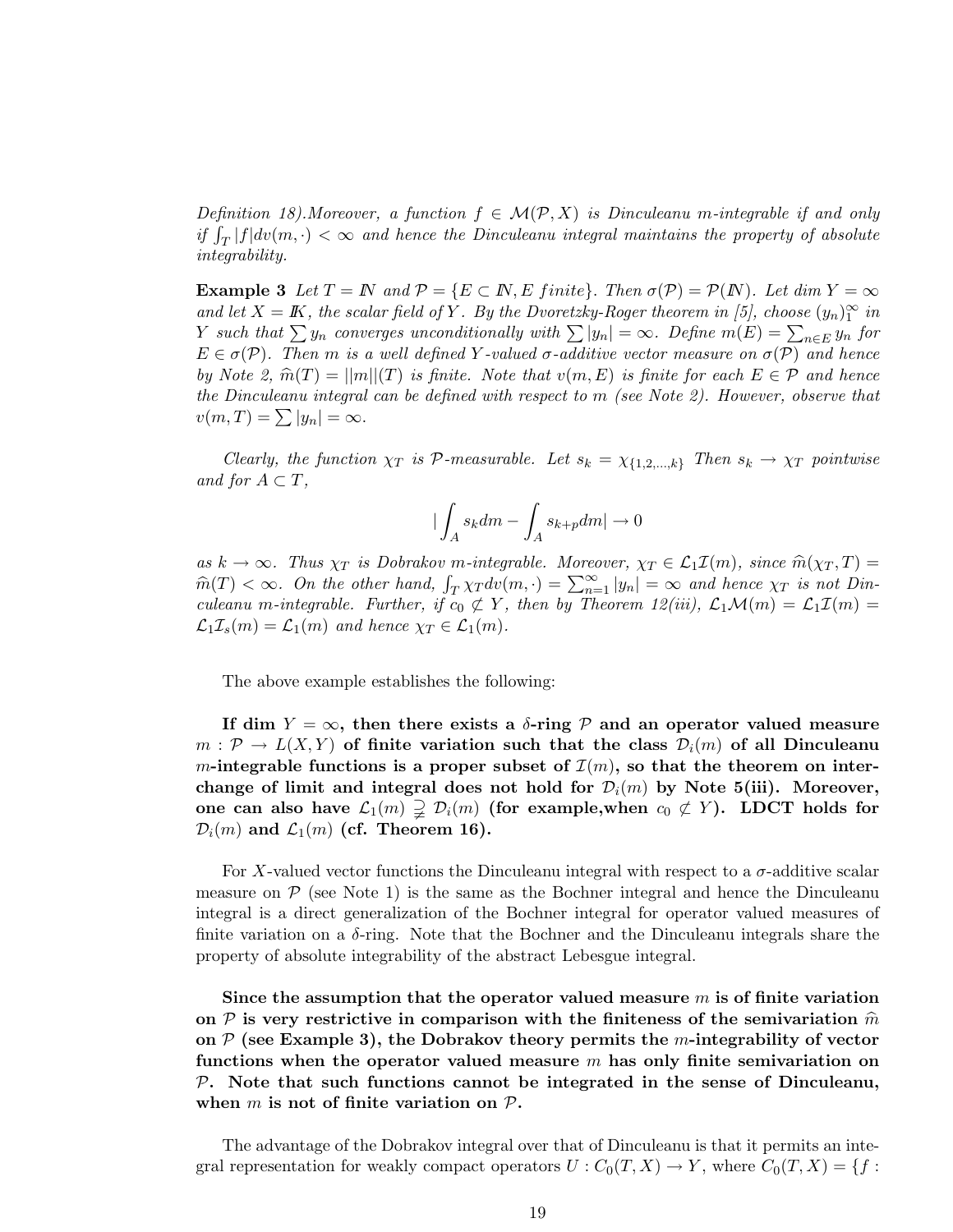$T \to X$ , f continuous and vanishes at  $\infty$  and T is a locally compact Hausdorff space.(See[20].)

# 9 Concluding Remarks

Maynard obtained a powerful Radon-Nikodým theorem for the Dobrakov integral in [26]. Dobrakov proved the Fubini type theorem for operator valued product measures under certain restrictions in [9], and later, in 1988, he proved it in the most general form in [13]. The validity of the Fubini type theorem also asserts that the Dobrakov integral is the apt generalization of the abstract Lebesgue integral. Because of lack of space, we omit the discussion of these interesting topics. The reader is referred to the bibliography.

The techniques and the ideas found in the Dobrakov theory are so powerful and profound as to permit him to formulate a theory of multilinear integration of vector functions with respect to an operator valued multimeasure.See [14-19,21]. This theory is more complete and exhaustive than its particular cases given in [27,28,32].

Finally, the author wishes to acknowledge sincerely the financial assistance received from Intercambios Científicos of the Universidad de los Andes, CONICIT and Fundación Polar of Venezuela, to visit the Mathematical Institute in Bratislava. Also he wishes to express his indebtedness to Professor Dobrakov for many fruitful and thought provoking discussions on the subject during his visit to Bratislava.

### REFERENCES

- 1. R. G. Bartle, A general bilinear vector integral, Studia Math. 15(1956), 337–352.
- 2. R. G. Bartle, N. Dunford and J. T. Schwartz, Weak compactness and vector measures, Canadian J. Math. 7(1955),289–305.
- 3. C.Bessaga and A.Pelczyński, On bases and unconditional convergence of series in Banach spaces, Studia Math. 17(1958), 151–164.
- 4. N. Bourbaki, Éléments de mathématique, Livre VI, Intégration, (Chs.1–4), Herman et cie,1965.
- 5. J. Diestel and J. J. Uhl, Vector measures, Amer. Math. Soc. Surveys, No. 15, Providence, 1977.
- 6. N. Dinculeanu, Vector measures, Pergamon Press, New York, 1967.
- 7. I. Dobrakov, On integration in Banach spaces, I, Czech. Math. J. 20(1970), 511–536.
- 8. I. Dobrakov, On integration in Banach spaces, II, Czech. Math. J. 20(1970), 680–695.
- 9. I. Dobrakov, On integration in Banach spaces, III, Czech, Math. J. 29(1979), 478–491.
- 10. I. Dobrakov, On integration in Banach spaces, IV, Czech. Math. J. 30 (1980), 259–279.
- 11. I. Dobrakov, On integration in Banach spaces, V, Czech. Math. J. 30(1980), 610–628.
- 12. I. Dobrakov, On integration in Banach spaces, VI, Czech. Math. J. 35(1985), 173–187.
- 13. I. Dobrakov, On integration in Banach spaces, VII, Czech. Math. J. 38(1988), 434–449.